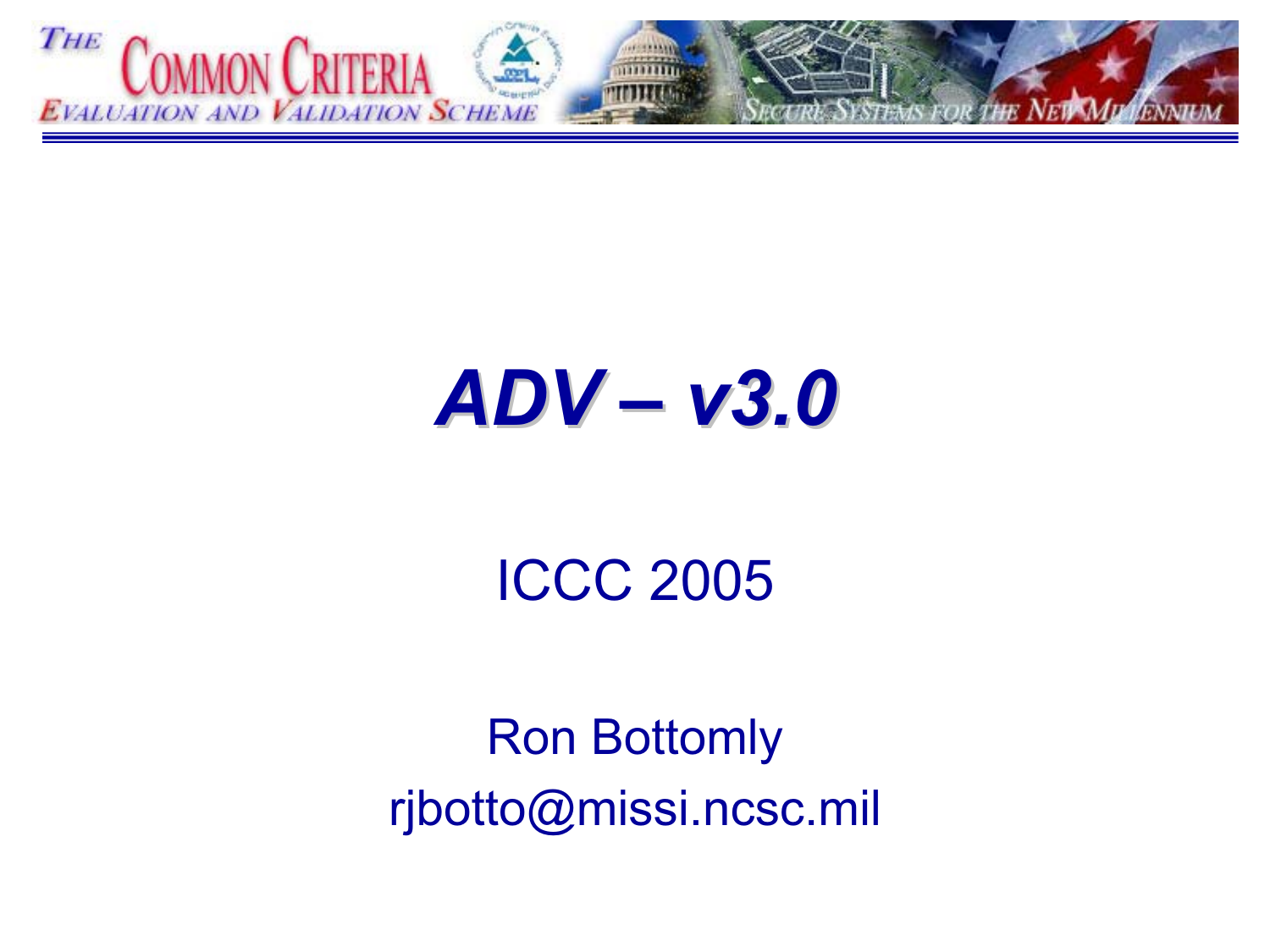

## ADV - development

#### Purpose

to achieve understanding of the TOE, to be used as input to vulnerability analysis and testing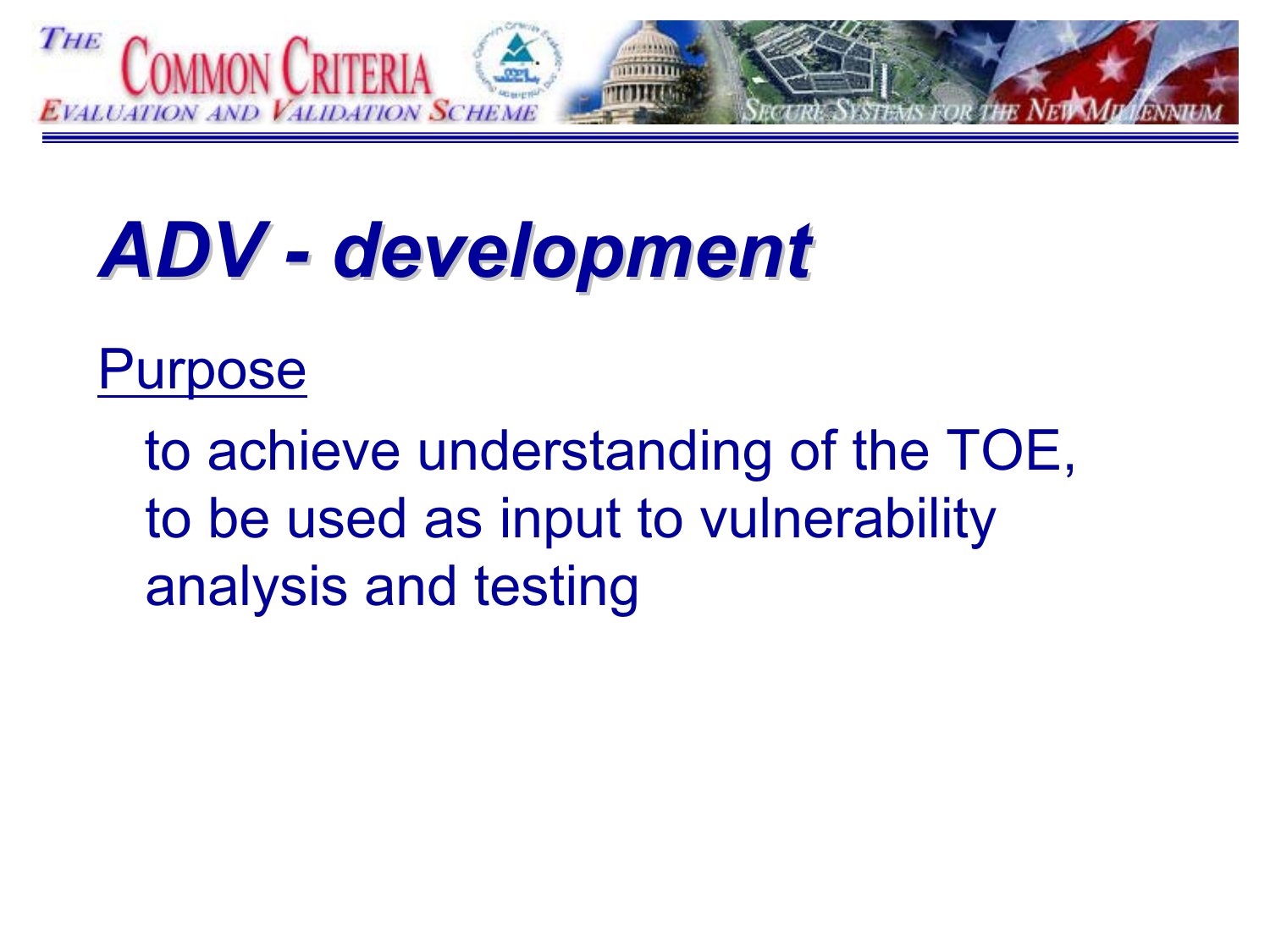

# **Gaining Understanding**

### Decomposition of the TOE

- Interfaces to TSF
- Constituent parts of TSF
- Implementation of TSF
- Analysis of Soundness
	- Architecture
	- Internal Structure
	- Policy Model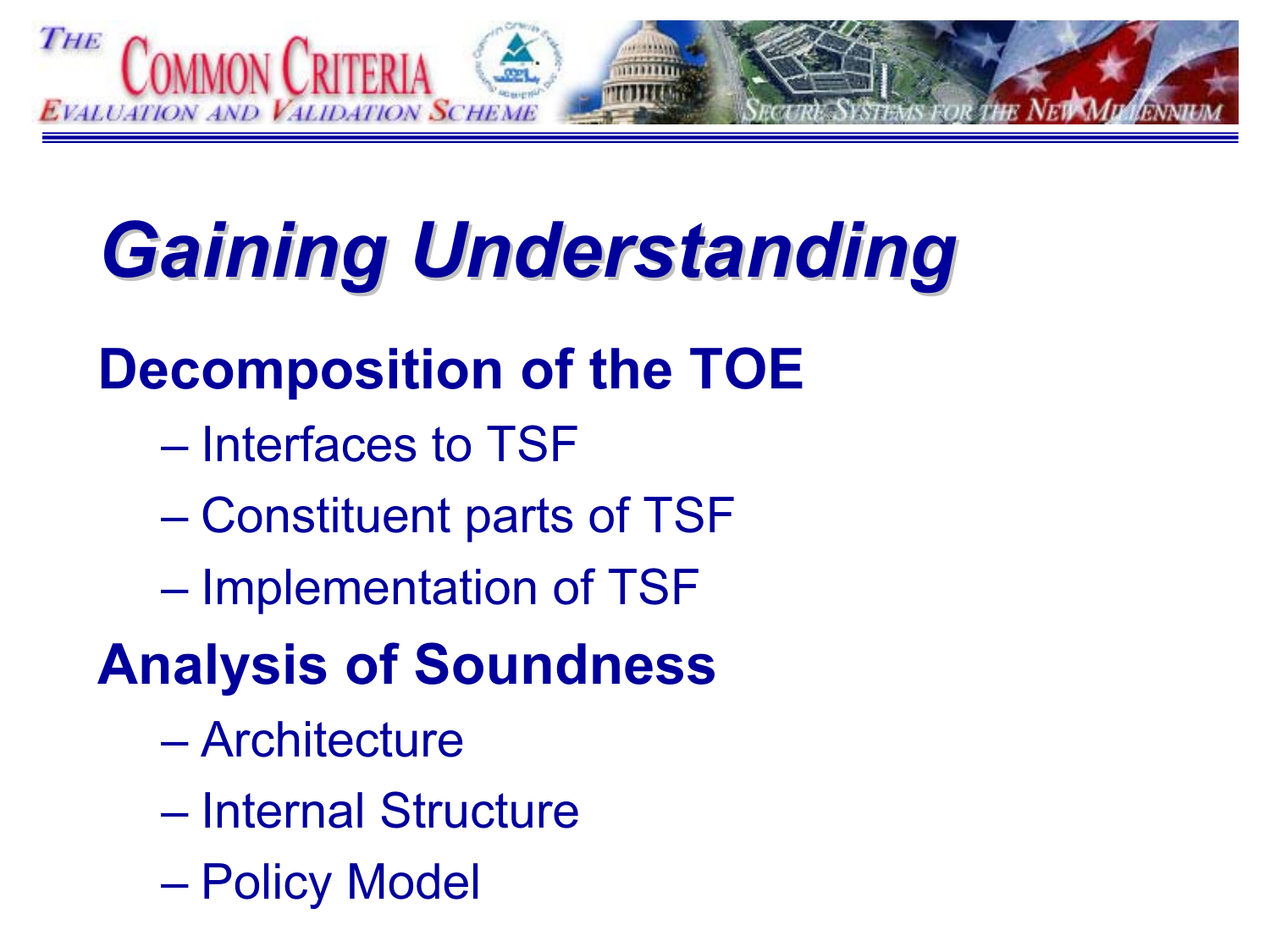

## **Functional Specification:** ADV FSP

- Interfaces to TSF ("TSFI")
	- All means to invoke TSF services
	- Any responses to such requests
	- Calls made by TSF to its environment are not considered TSFI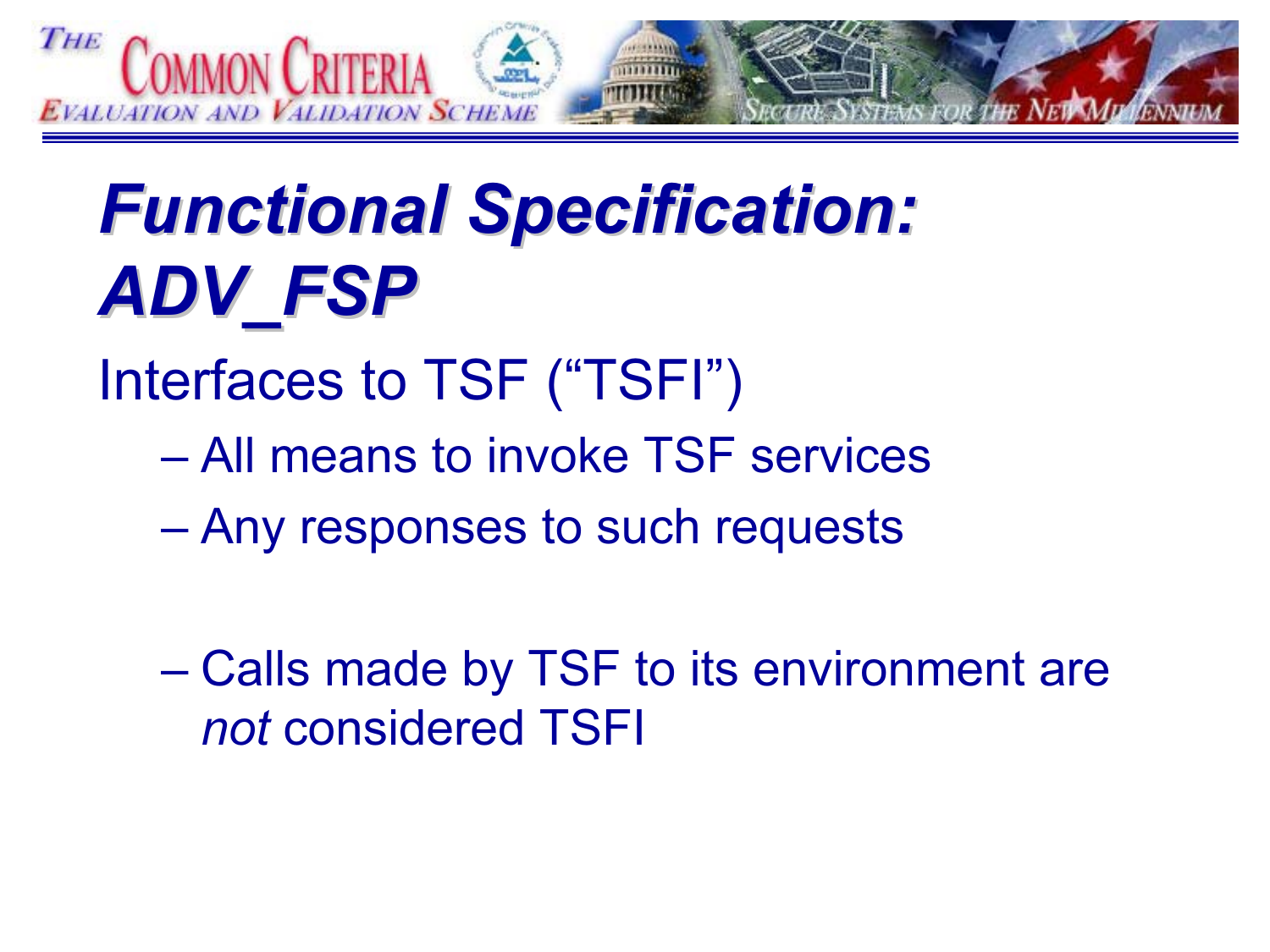

## **Aside: Basis of levelling**

Some things are more security-interesting than others.

At lower levels of assurance, we care less about (and require less detail for) the things that are less security-critical.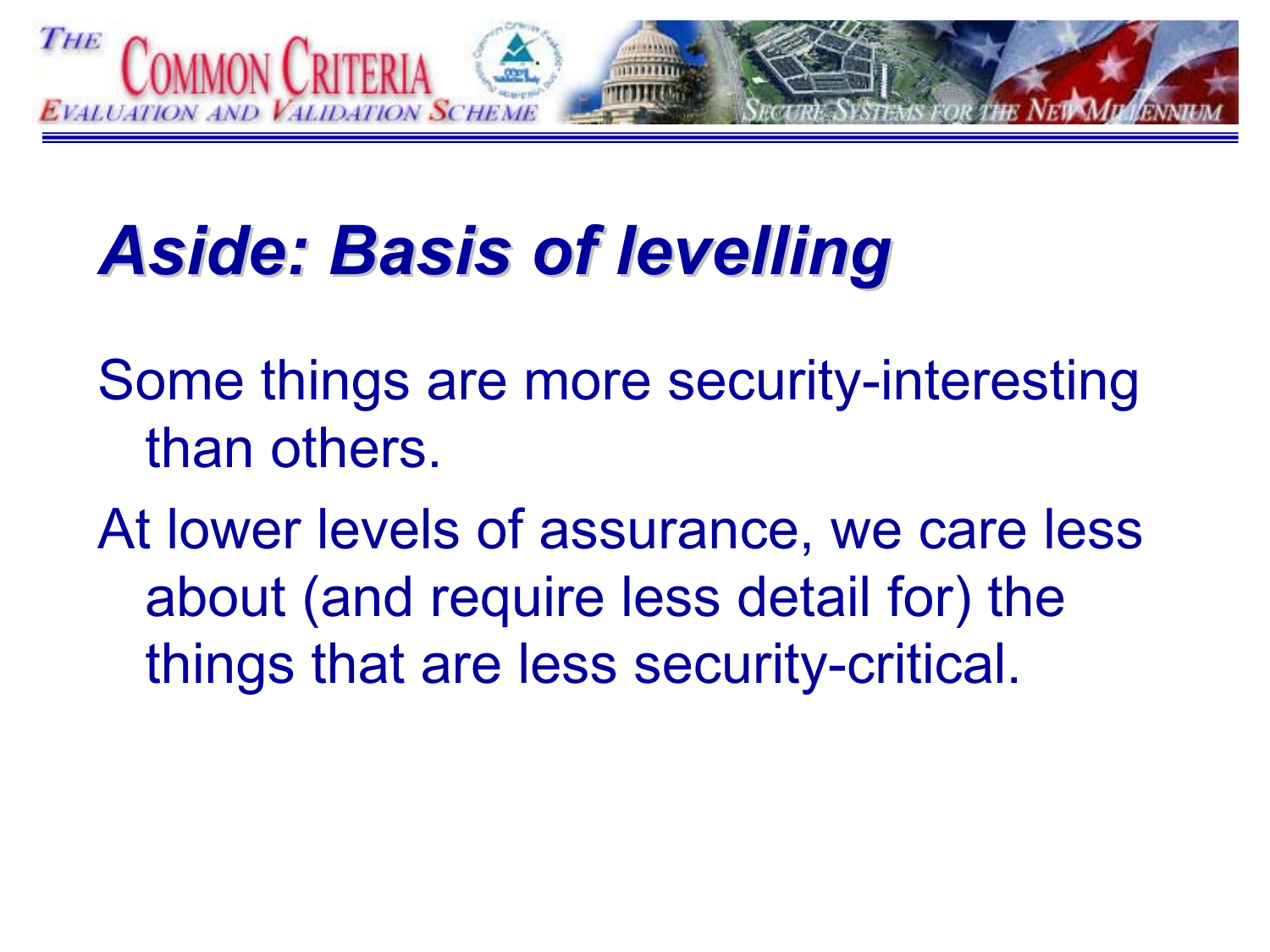

### 3 degrees of security-relevance

SFR-enforcing – actively enforces SFR. SFR-supporting – needed to function correctly for SFRs to be enforced, but no active role.

SFR-non-interfering – no role in SFR enforcement; can be completely removed with no security impact.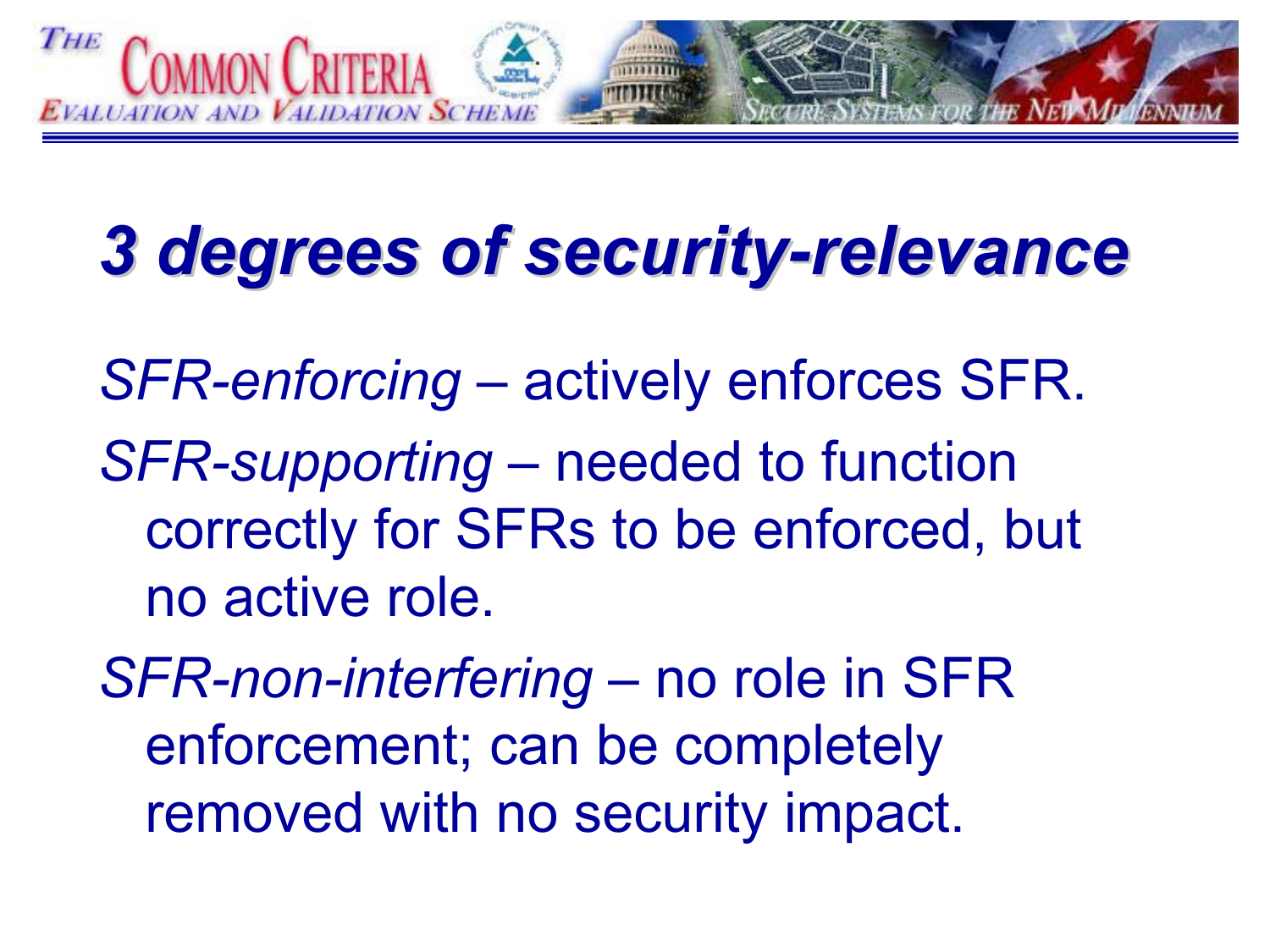

## **Functional Specification:** ADV\_FSP

- Interfaces to TSF ("TSFI")
	- All means to invoke TSF services
	- Any responses to such requests
	- Calls made by TSF to its environment are not considered TSFI
	- Amount of detail depends upon component level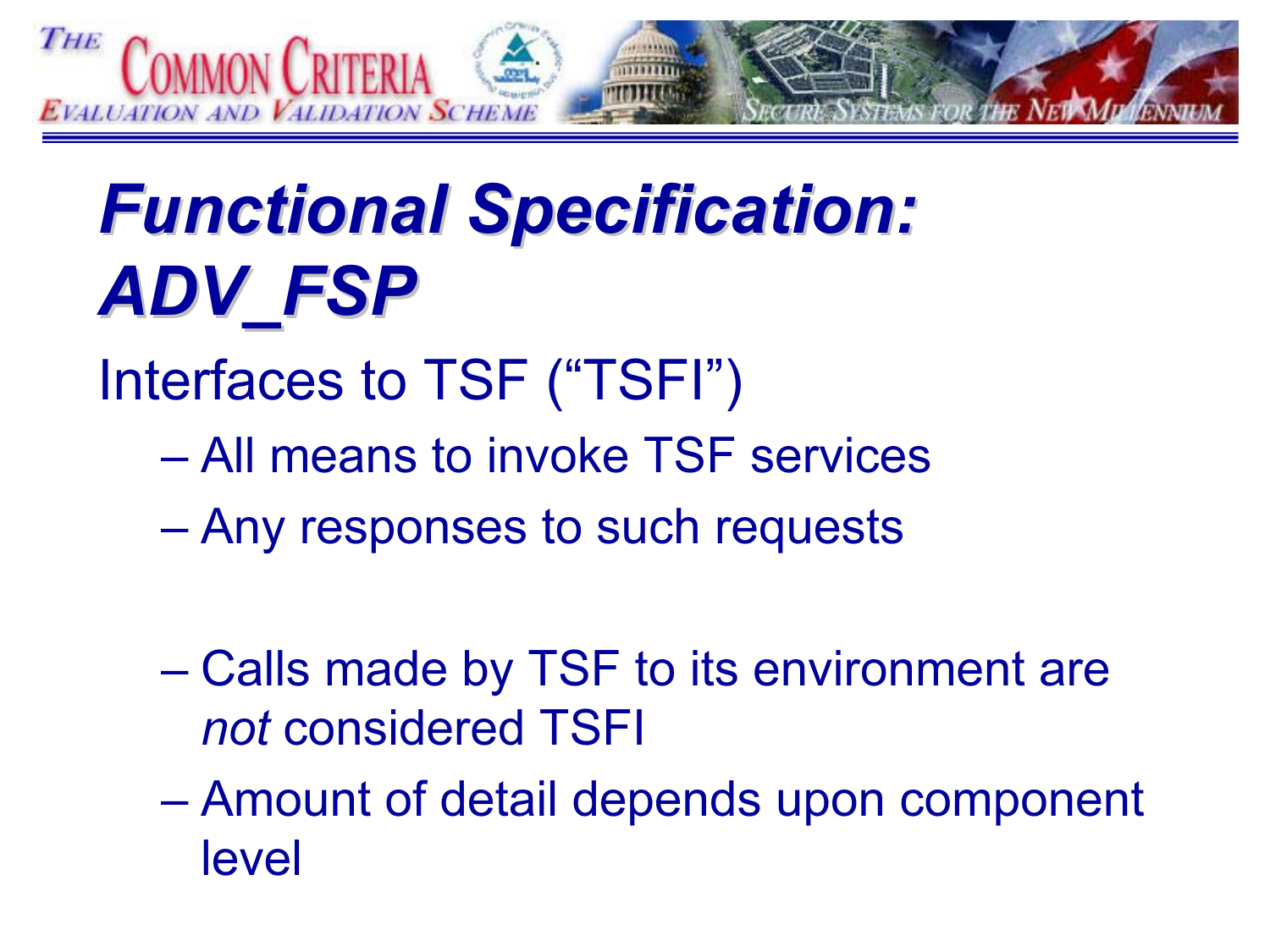

#### SFR-enforcing TSFI:

- describe purpose and method of use
- identify all parameters

#### SFR-supporting TSFI:

- describe purpose and method of use
- identify all parameters

#### SFR-non-interfering TSFI:

(nothing required)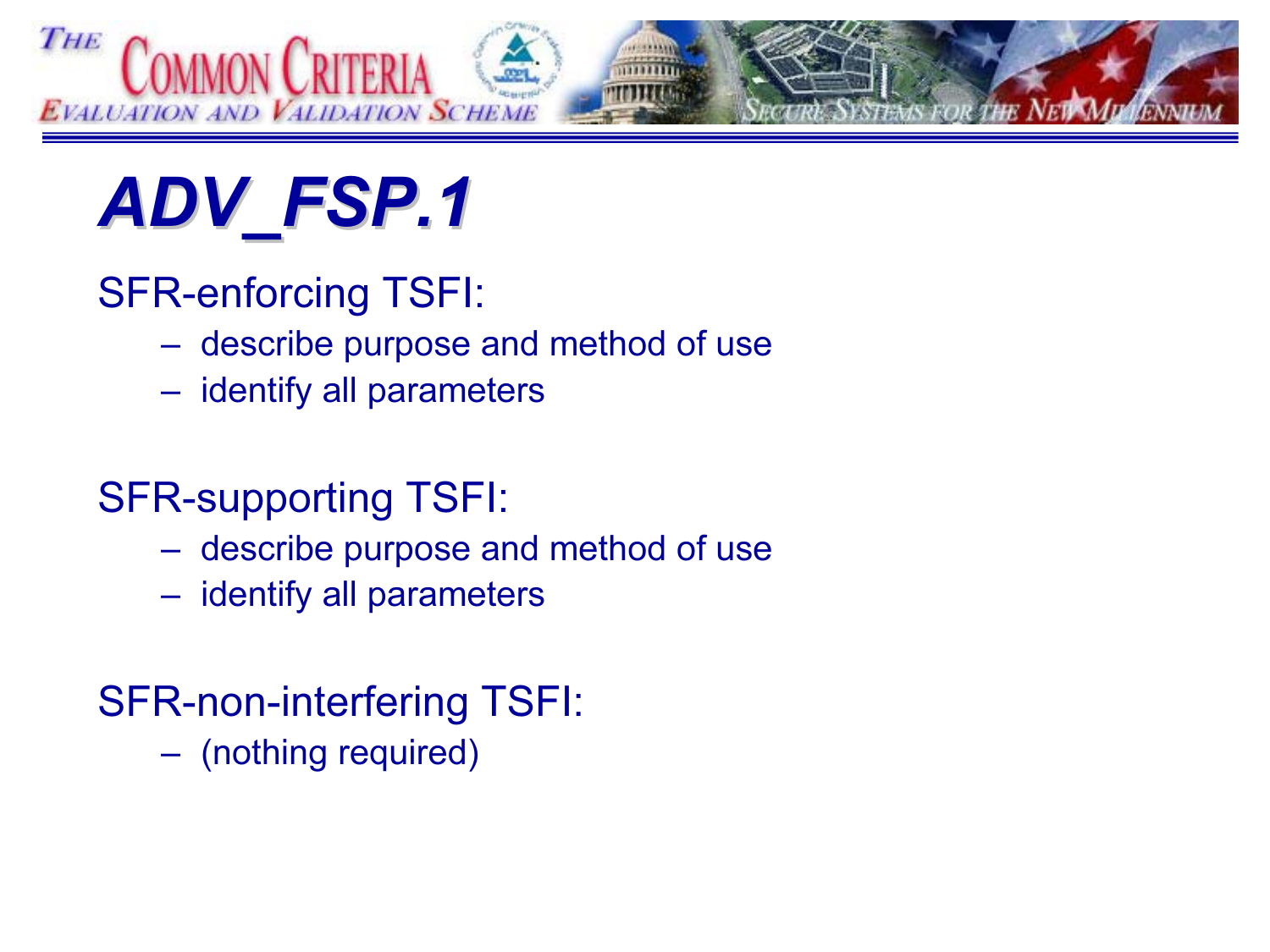

#### SFR-enforcing TSFI:

- describe purpose and method of use
- identify and describe all parameters
- describe SFR-enforcing operations
- describe direct error messages from invoking SFR-enforcing operations

#### SFR-supporting TSFI:

- describe purpose and method of use
- identify and describe all parameters
- SFR-non-interfering TSFI:
	- describe purpose and method of use
	- identify and describe all parameters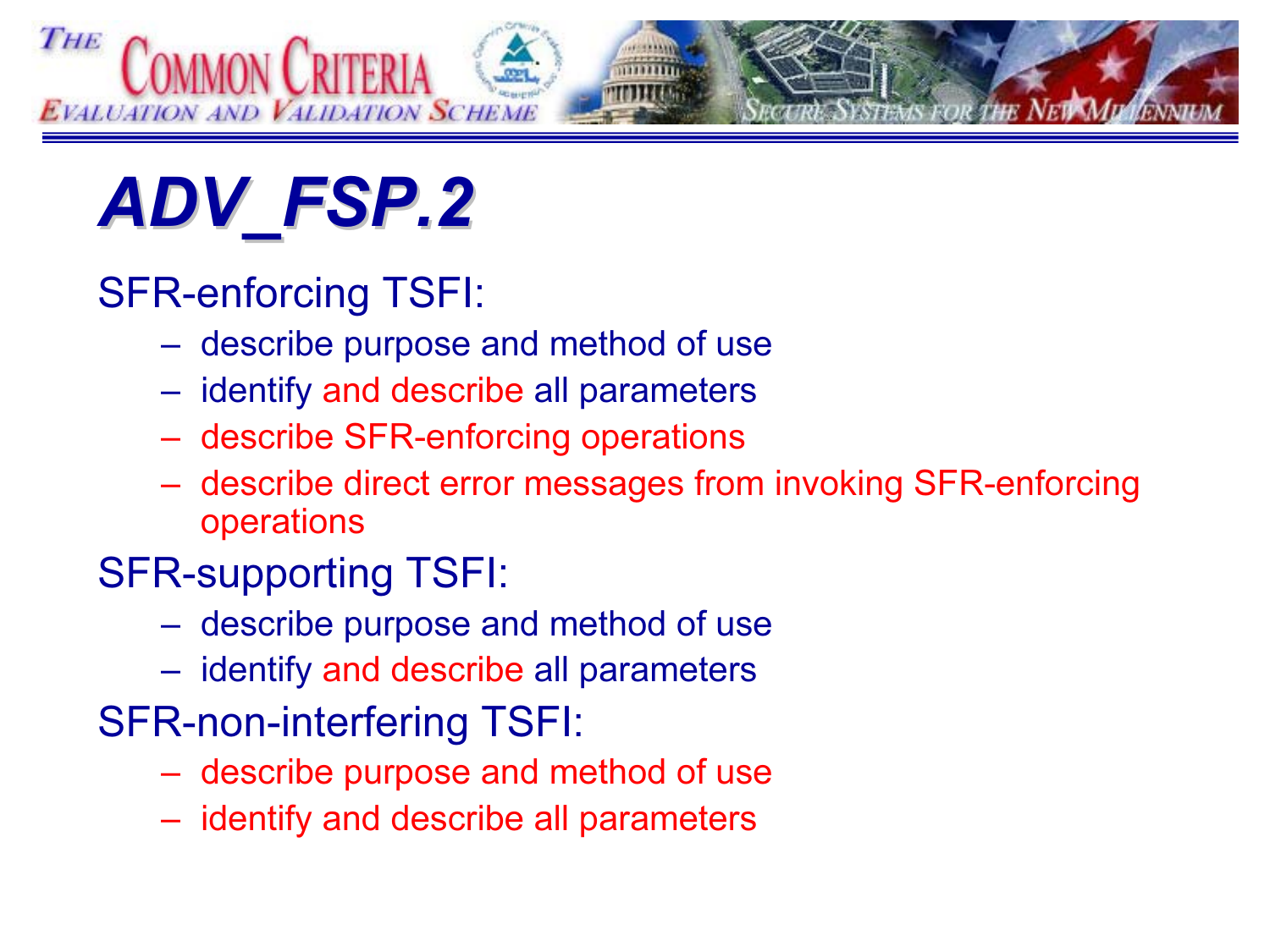

#### SFR-enforcing TSFI:

- describe purpose and method of use
- identify and describe all parameters
- describe SFR-enforcing operations
- describe all direct error messages

#### SFR-supporting TSFI:

- describe purpose and method of use
- identify and describe all parameters
- summarise all operations
- SFR-non-interfering TSFI:
	- describe purpose and method of use
	- identify and describe all parameters
	- summarise all operations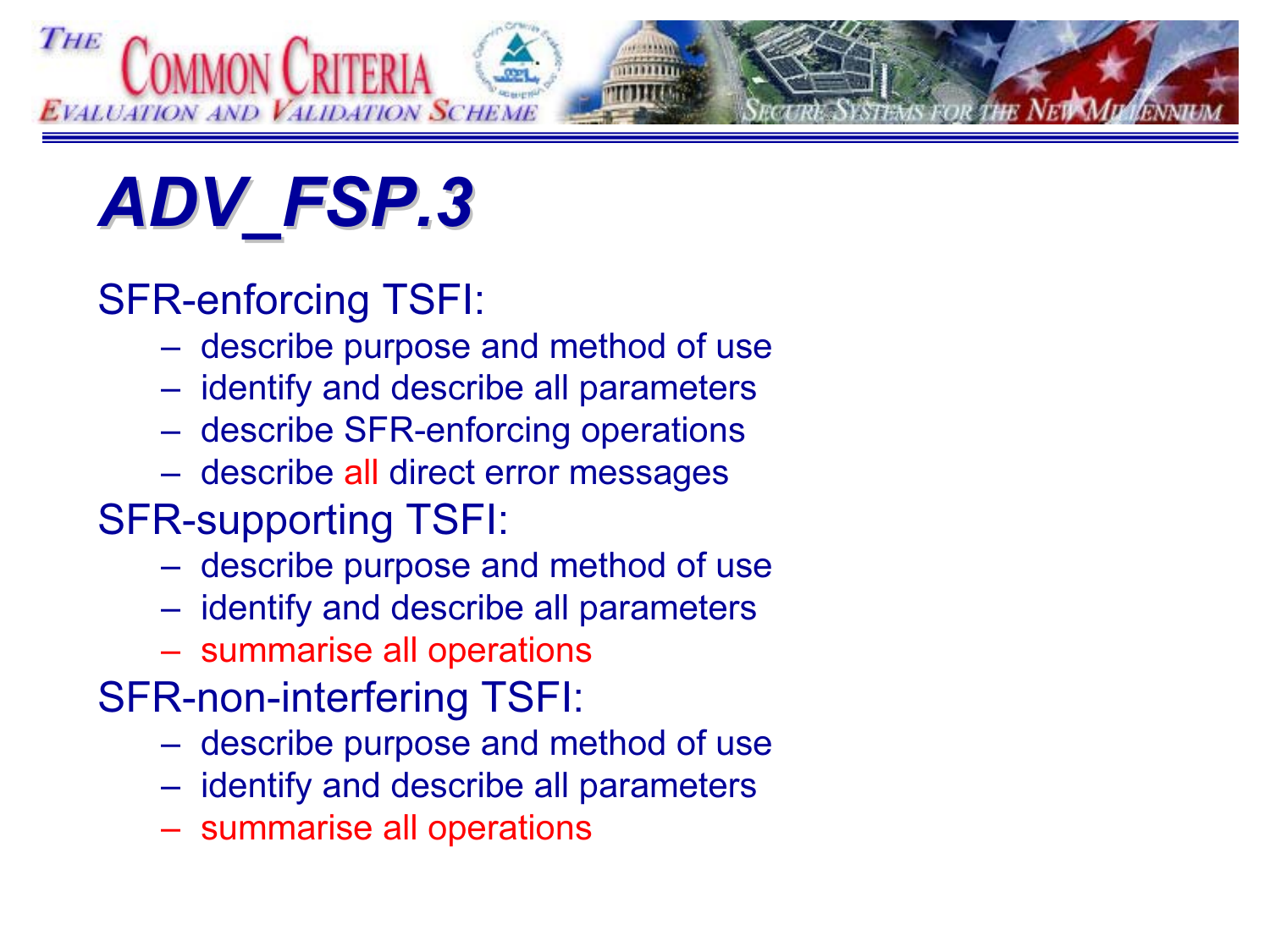

#### SFR-enforcing TSFI:

- describe purpose and method of use
- identify and describe all parameters
- describe all operations
- describe all direct error messages

#### SFR-supporting TSFI:

- describe purpose and method of use
- identify and describe all parameters
- describe all operations
- describe all direct error messages

#### SFR-non-interfering TSFI:

- describe purpose and method of use
- identify and describe all parameters
- describe all operations
- describe all direct error messages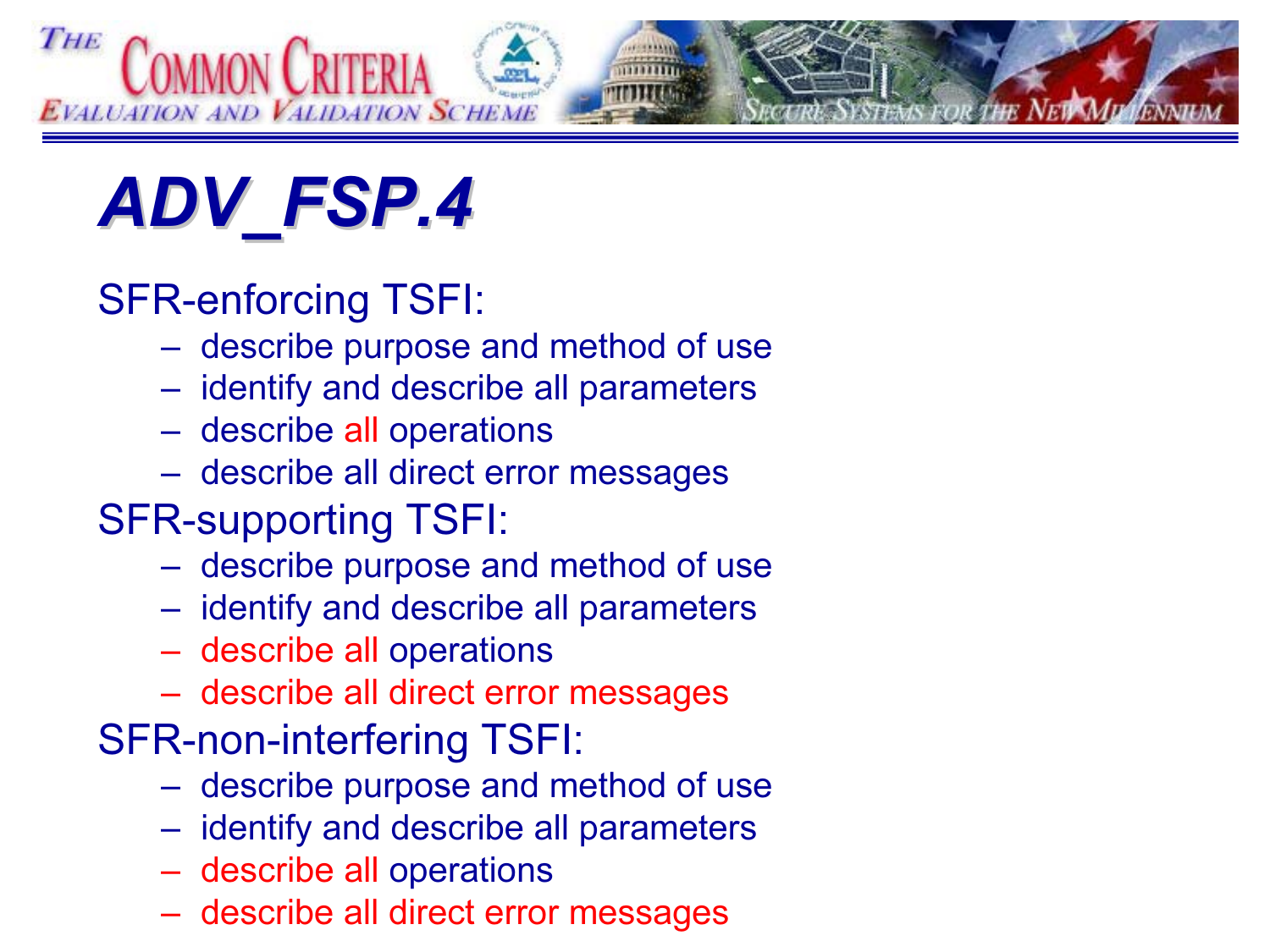

### All TSFI:

- describe purpose and method of use
- identify and describe all parameters
- describe all operations
- describe all direct error messages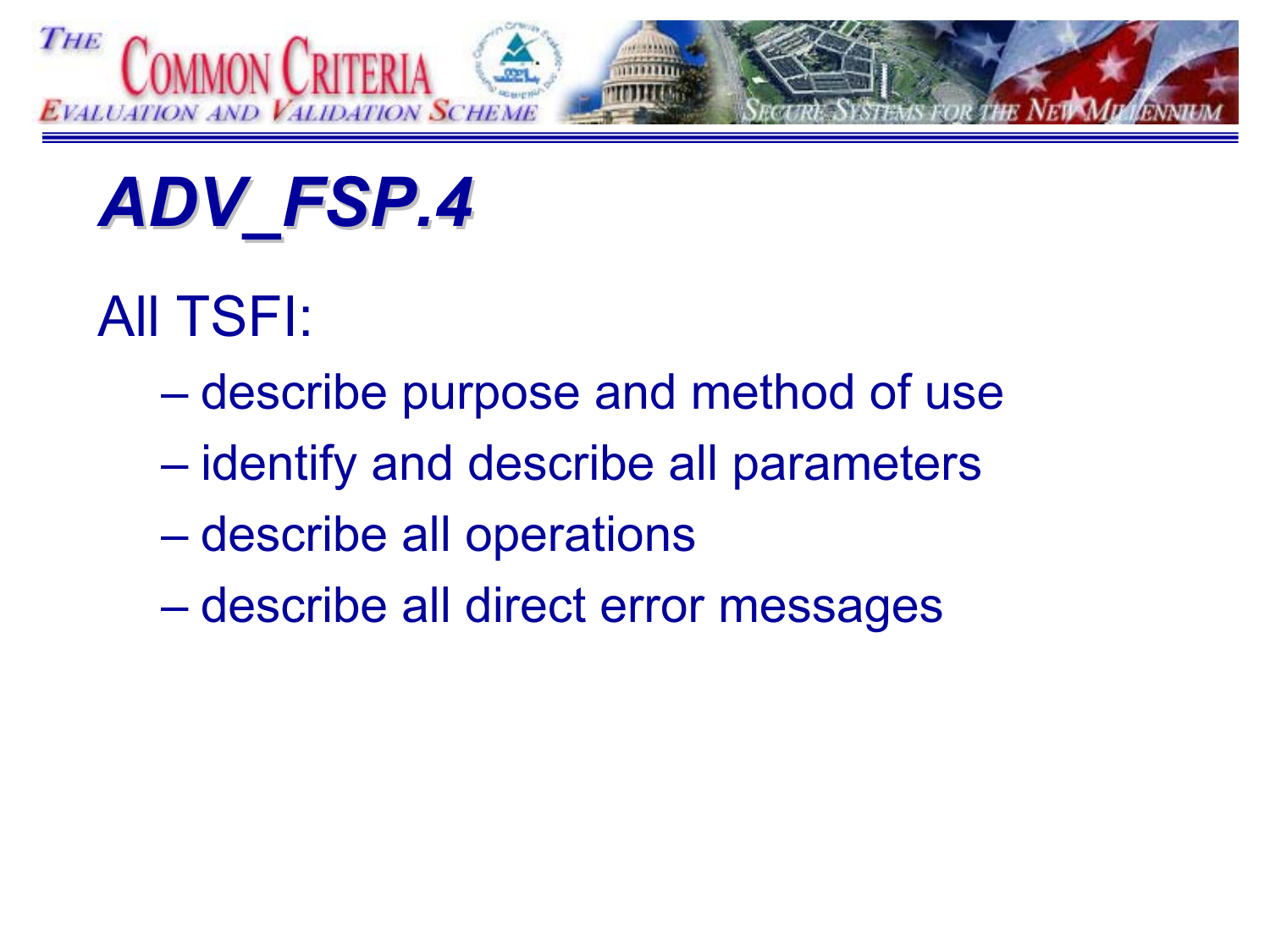

### All TSFI:

- describe purpose and method of use
- identify and describe all parameters
- describe all operations
- describe all direct error messages
- describe and provide rationale for all indirect error messages
- use semi-formal style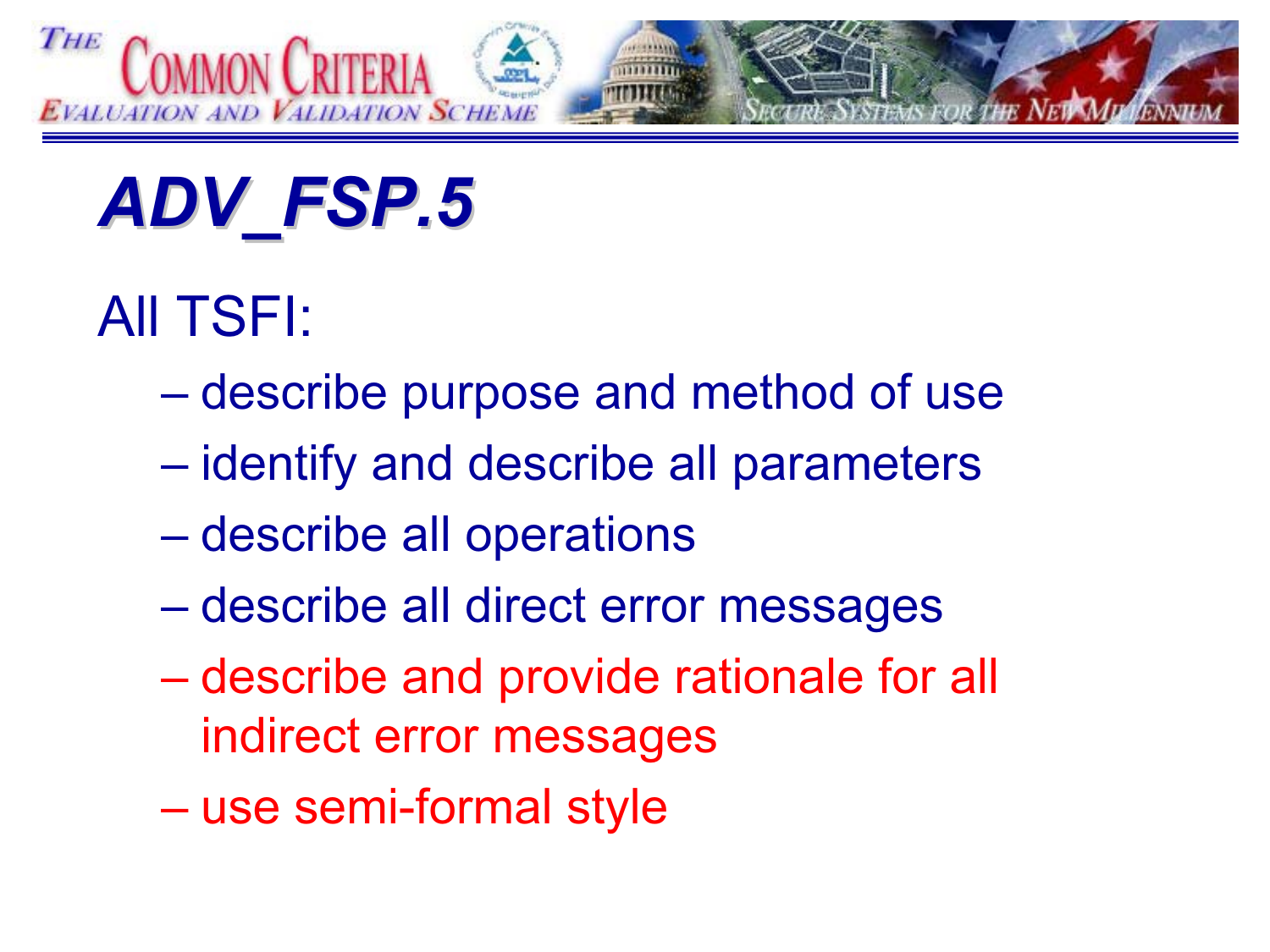

### All TSFI:

- describe purpose and method of use
- identify and describe all parameters
- describe all operations
- describe all direct error messages
- describe and provide rationale for all indirect error messages
- describe and provide rationale for any remaining error messages
- use formal style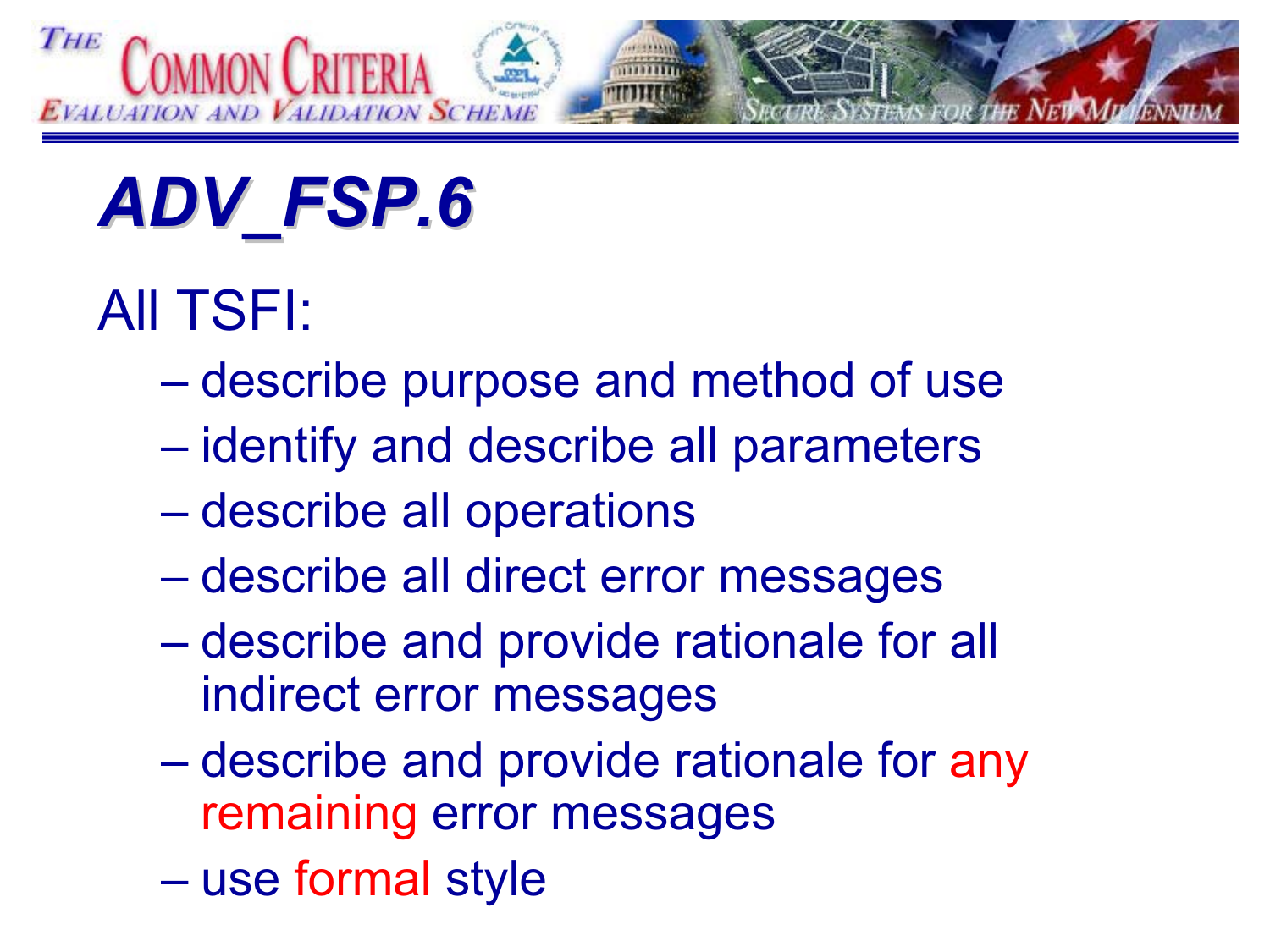

### **Required detail (by FSP component)**

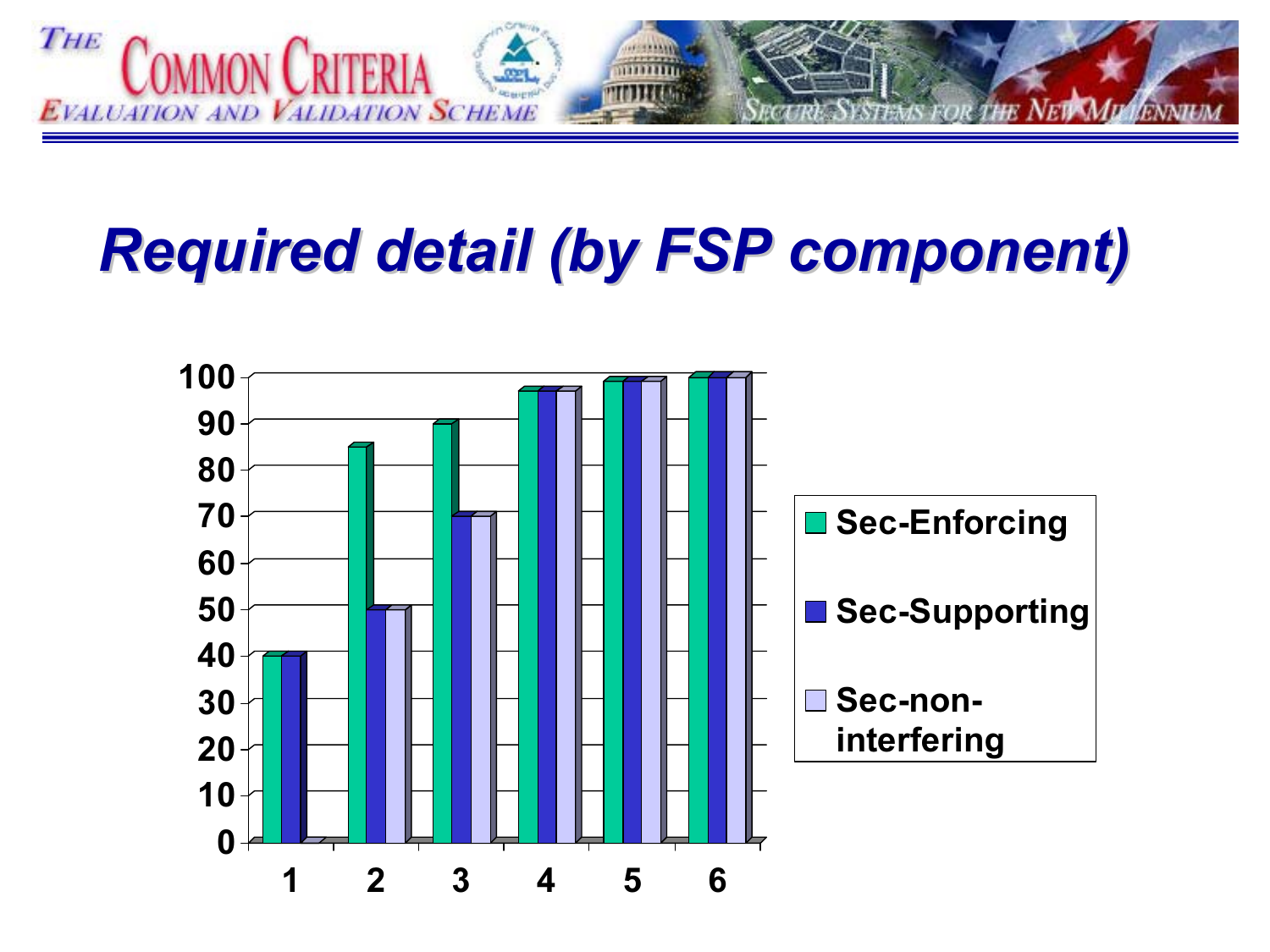

### **Relative information**

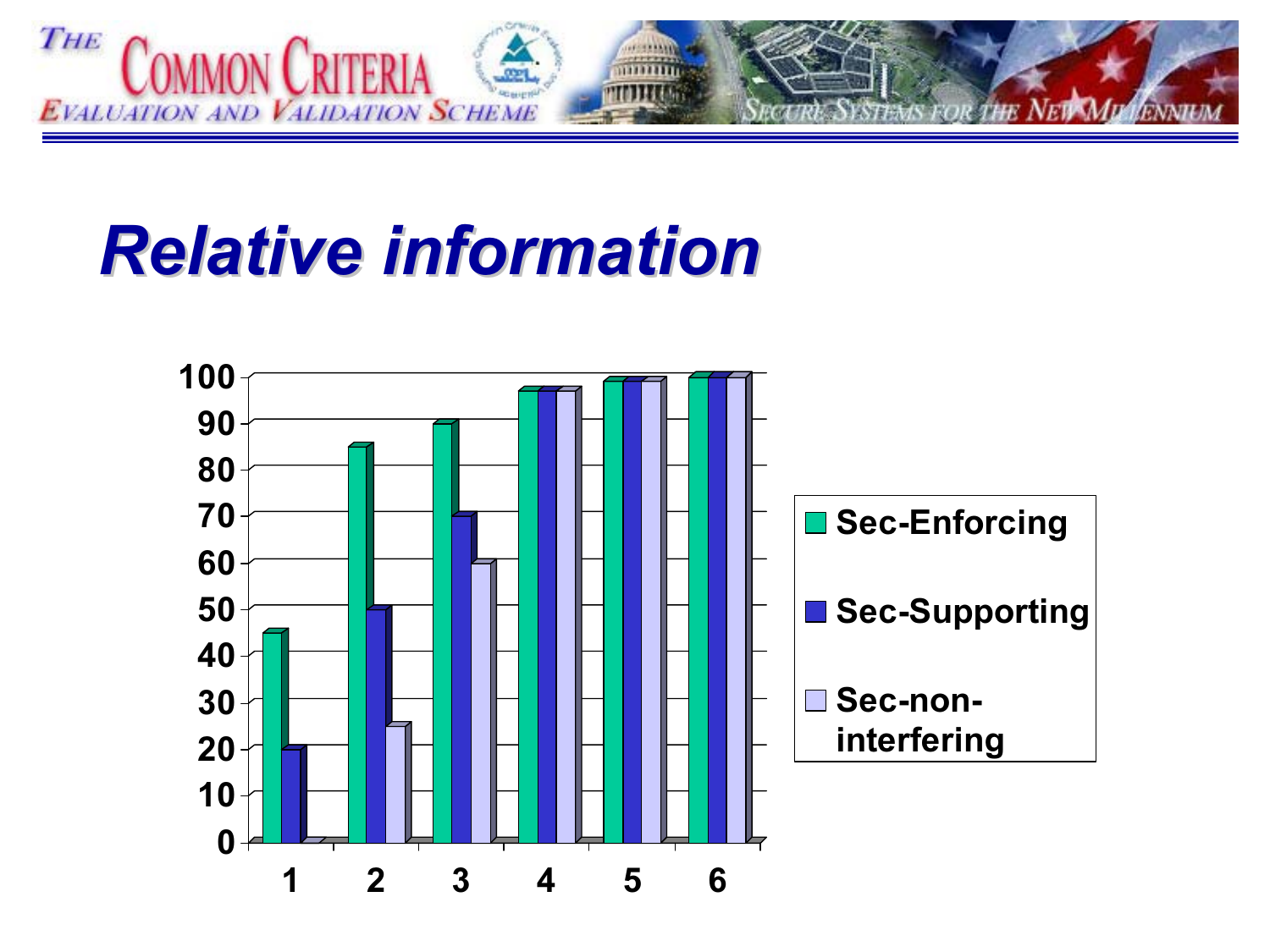

# TOE Description: ADV\_TDS

FSP - what the TSF does; TDS - how the TSF does it

#### Parts of the TSF

- Links the interfaces of the functional specification to the implementation
- TSF Module at same conceptual level as implementation

TSF Component – modules or components

 Complexity of the TSF determines how many levels of abstraction are appropriate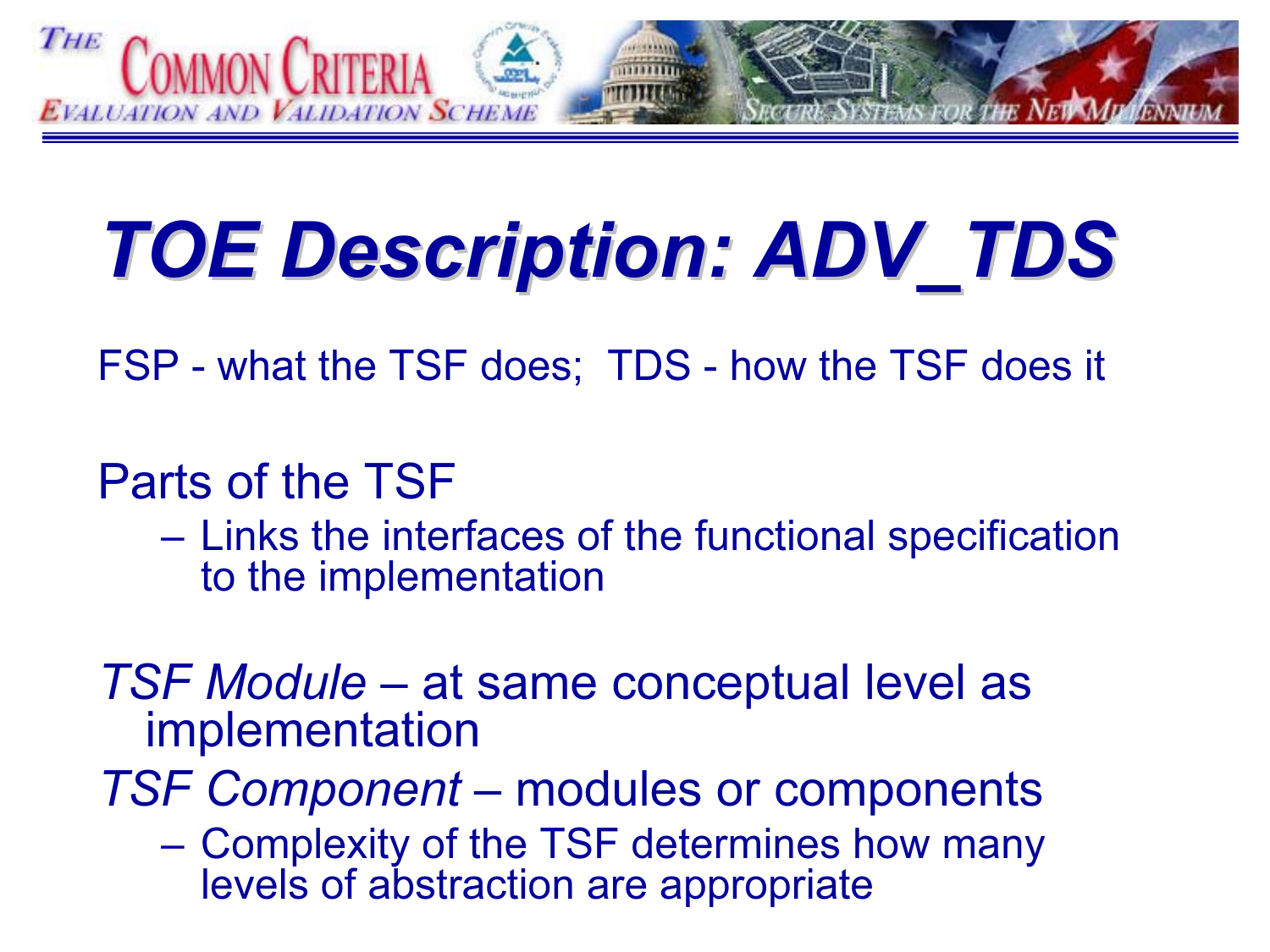

# Automobile Description Automobile Description

Ignition - starter, battery Drive Train - engine, transmission, axles, wheels, brakes

- Exhaust muffler
- **Electrical**
- starter, battery
- **Structure**
- **Safety**
- Comfort/Convenience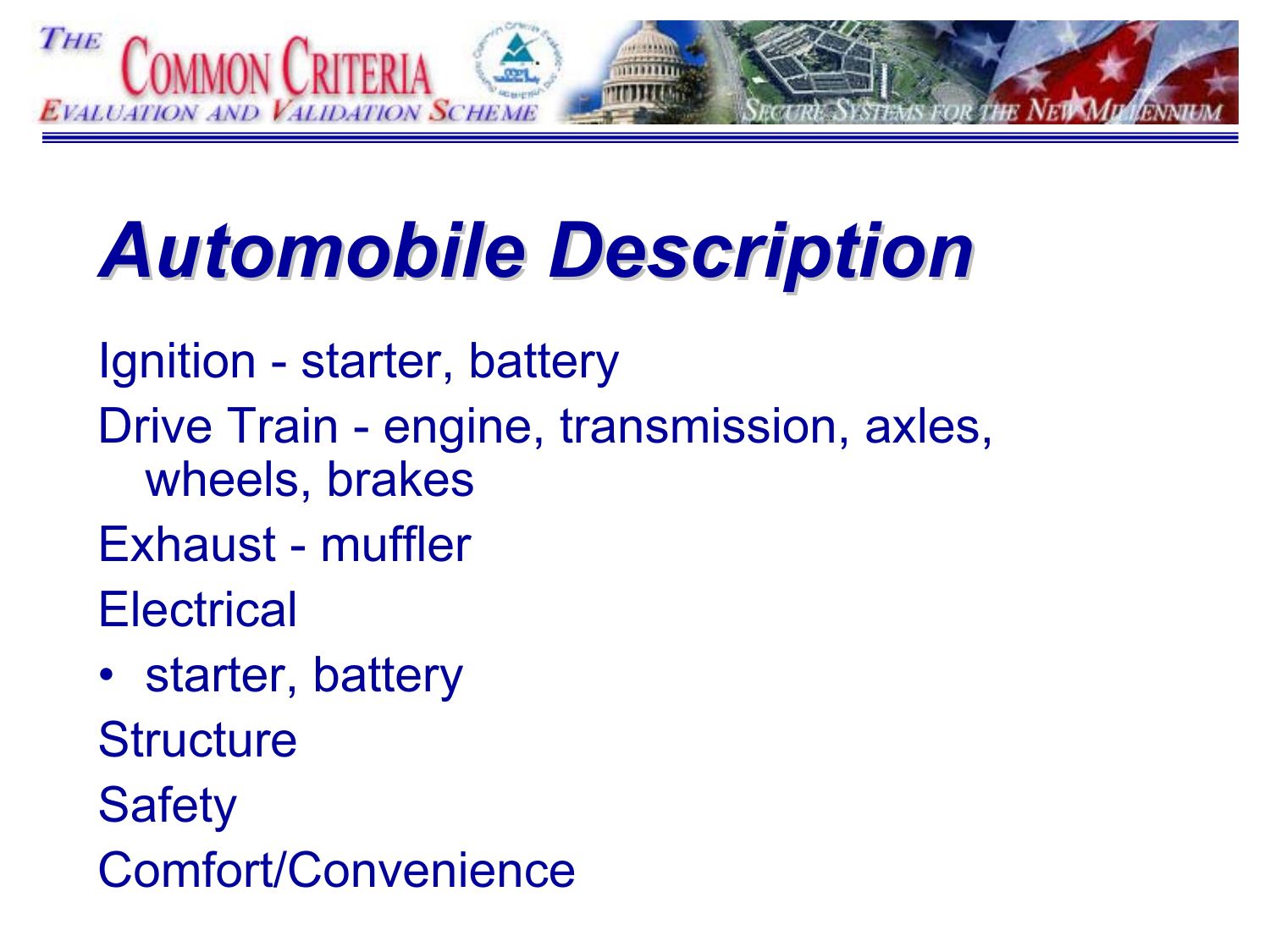

Describe TOE in terms of components Identify all components in the TSF Identify them as:

- SFR-enforcing
- SFR-supporting

or

• SFR-non-interfering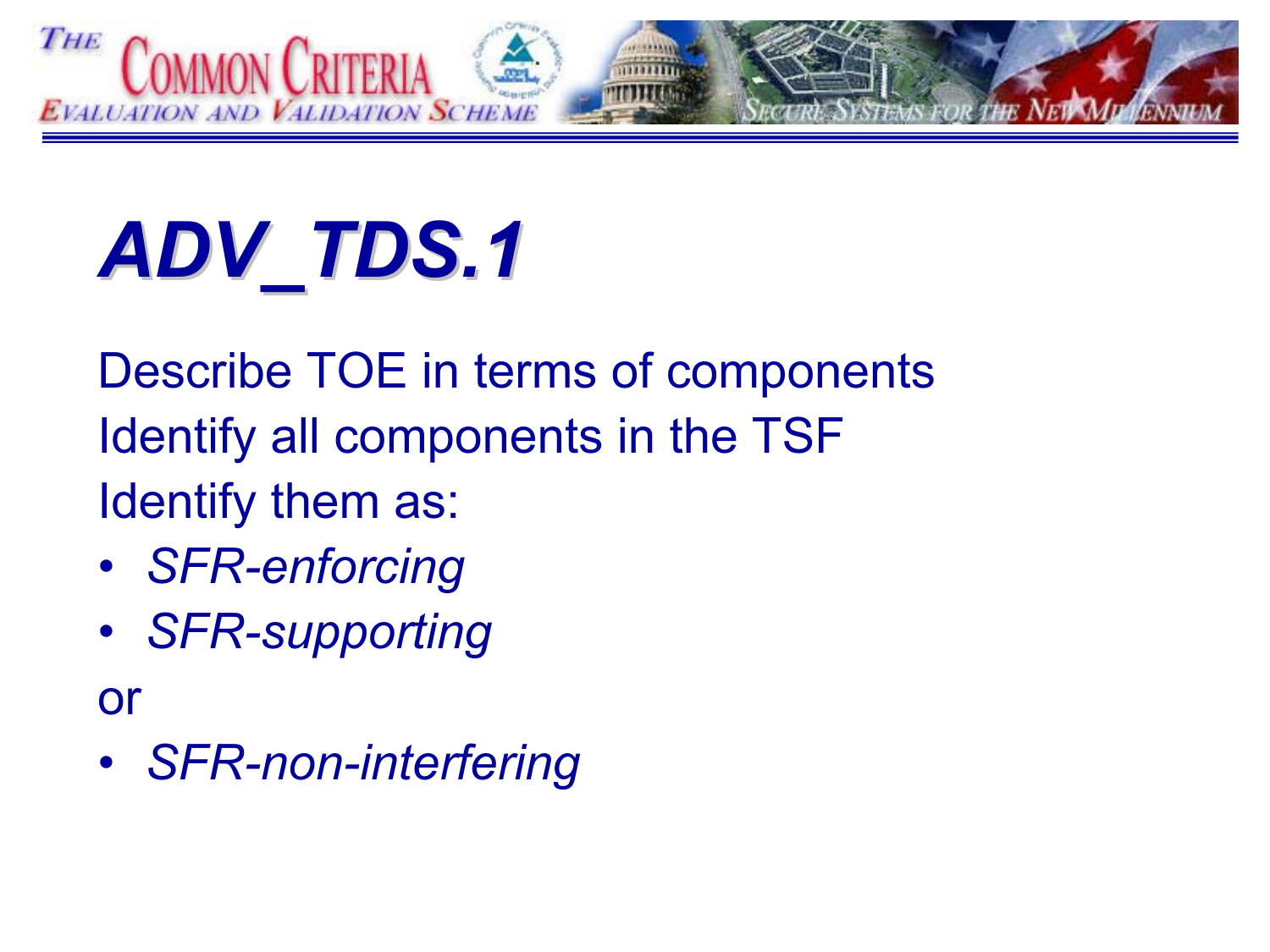

Describe TOE in terms of components Identify all TSF components SFR-enforcing components:

- describe SFR-enforcing behaviour in general
- describe interactions with other components

#### SFR-supporting components:

describe why it is not SFR-enforcing

#### SFR-non-interfering components:

describe why it is not SFR-enforcing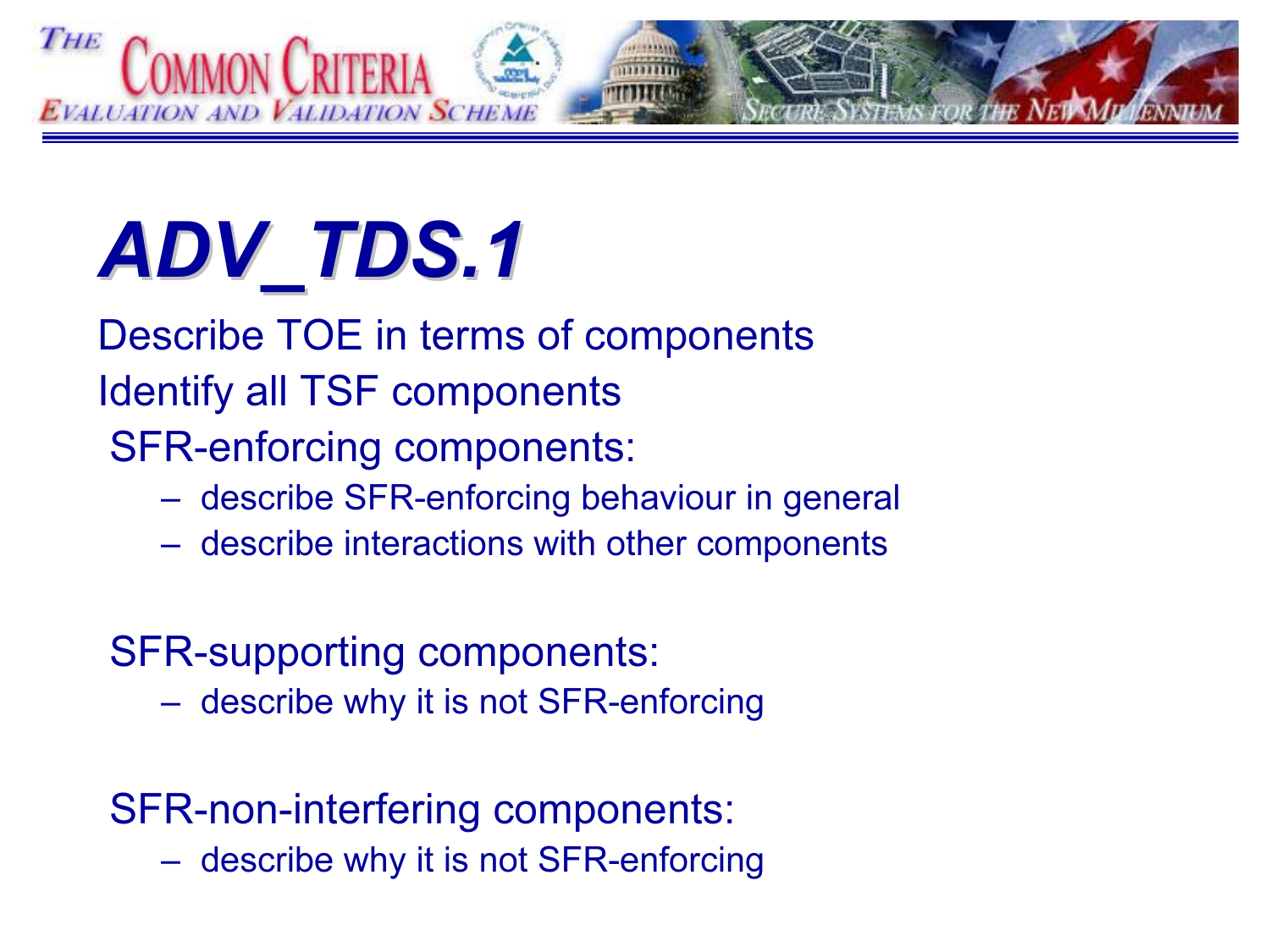

Describe TOE in terms of components Identify all TSF components SFR-enforcing components:

- describe SFR-enforcing behaviour in detail
- describe non-SFR-enforcing behaviour in general
- describe interactions with other components
- SFR-supporting components:
	- describe behaviour in general
	- describe interactions with other components
- SFR-non-interfering components:
	- describe why it is not SFR-enforcing
	- describe interactions with other components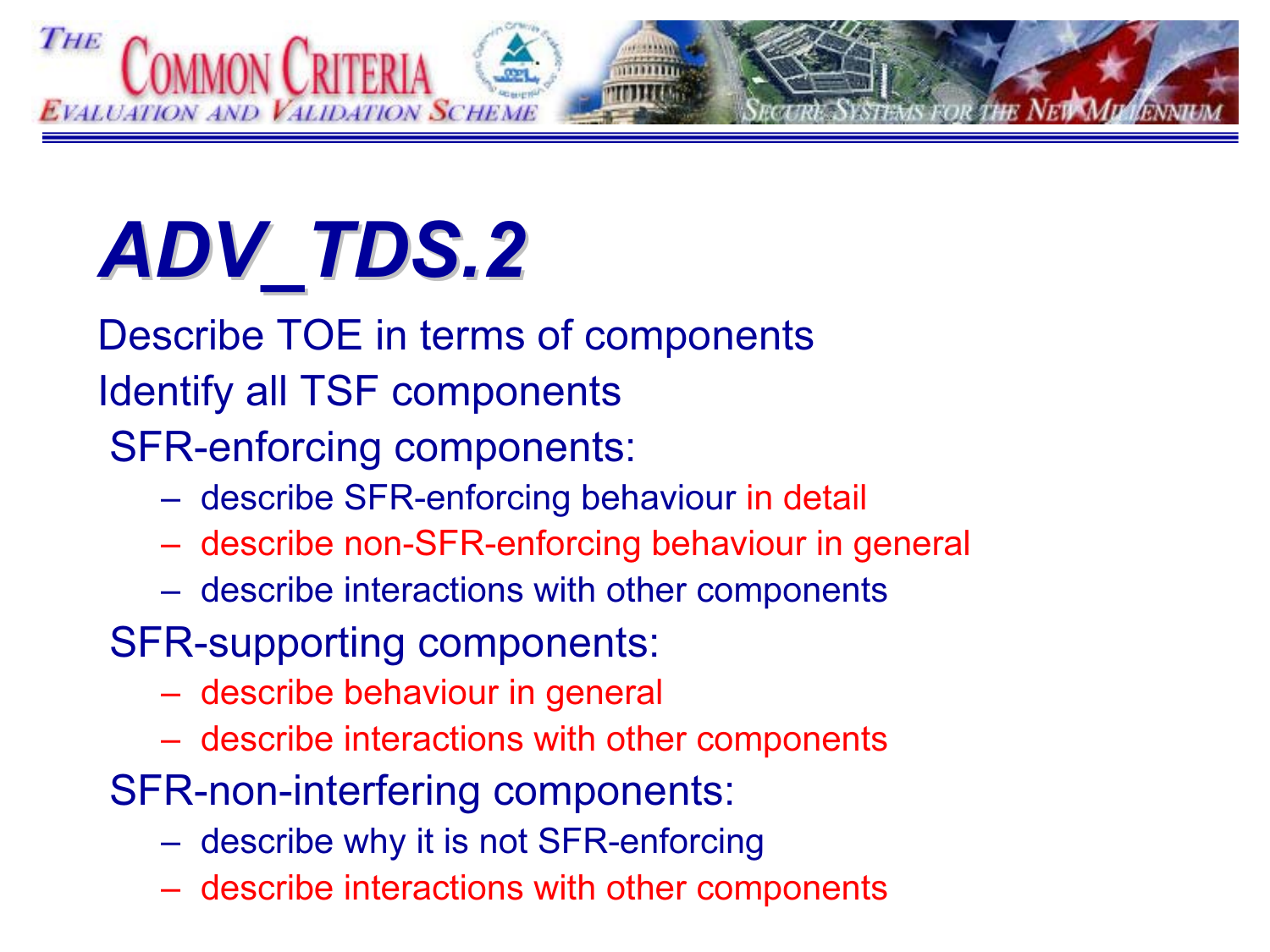

# ADV\_TDS.3 ADV\_TDS.3

Describe TOE in terms of components Describe TSF in terms of modulesIdentify and describe all TSF components Describe all interactions between components Map components to modules SFR-enforcing modules:

- describe data areas common with other modules
- describe purpose, and interfaces
- describe algorithm
- SFR-supporting modules:
	- describe purpose and interactions with other modules
- SFR-non-interfering modules:
	- describe purpose and interactions with other modules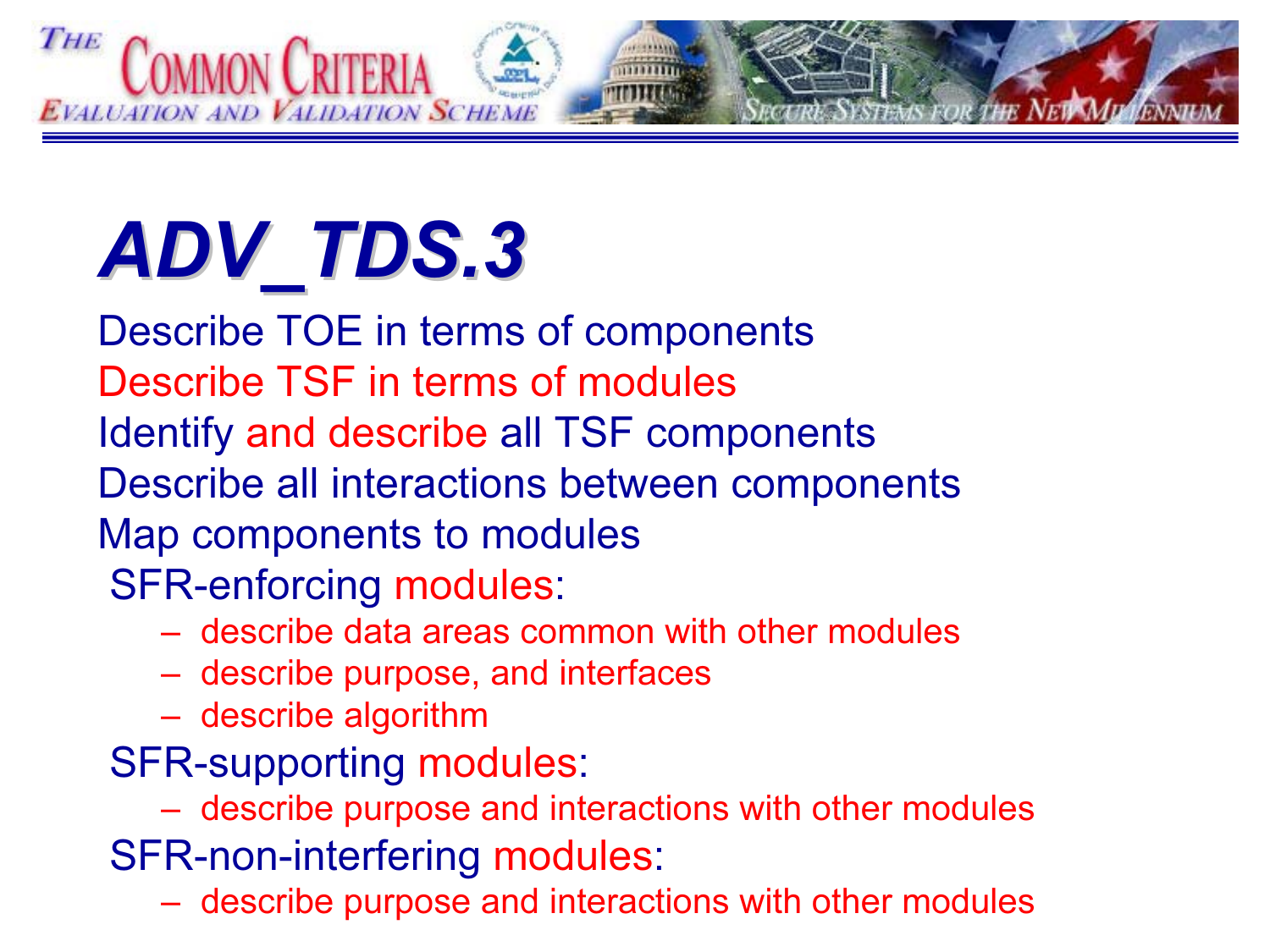

# ADV\_TDS.4 ADV\_TDS.4

- Describe TOE in terms of components
- Describe TSF in terms of modules
- Identify and describe all TSF components
- Describe all interactions between components
- Map components to modules
- SFR-enforcing and SFR-supporting modules:
	- describe data areas common with other modules
	- $\mathcal{L}_{\mathcal{A}}$ describe purpose, and interfaces
	- describe algorithm
	- SFR-non-interfering modules:
		- describe purpose and interactions with other modules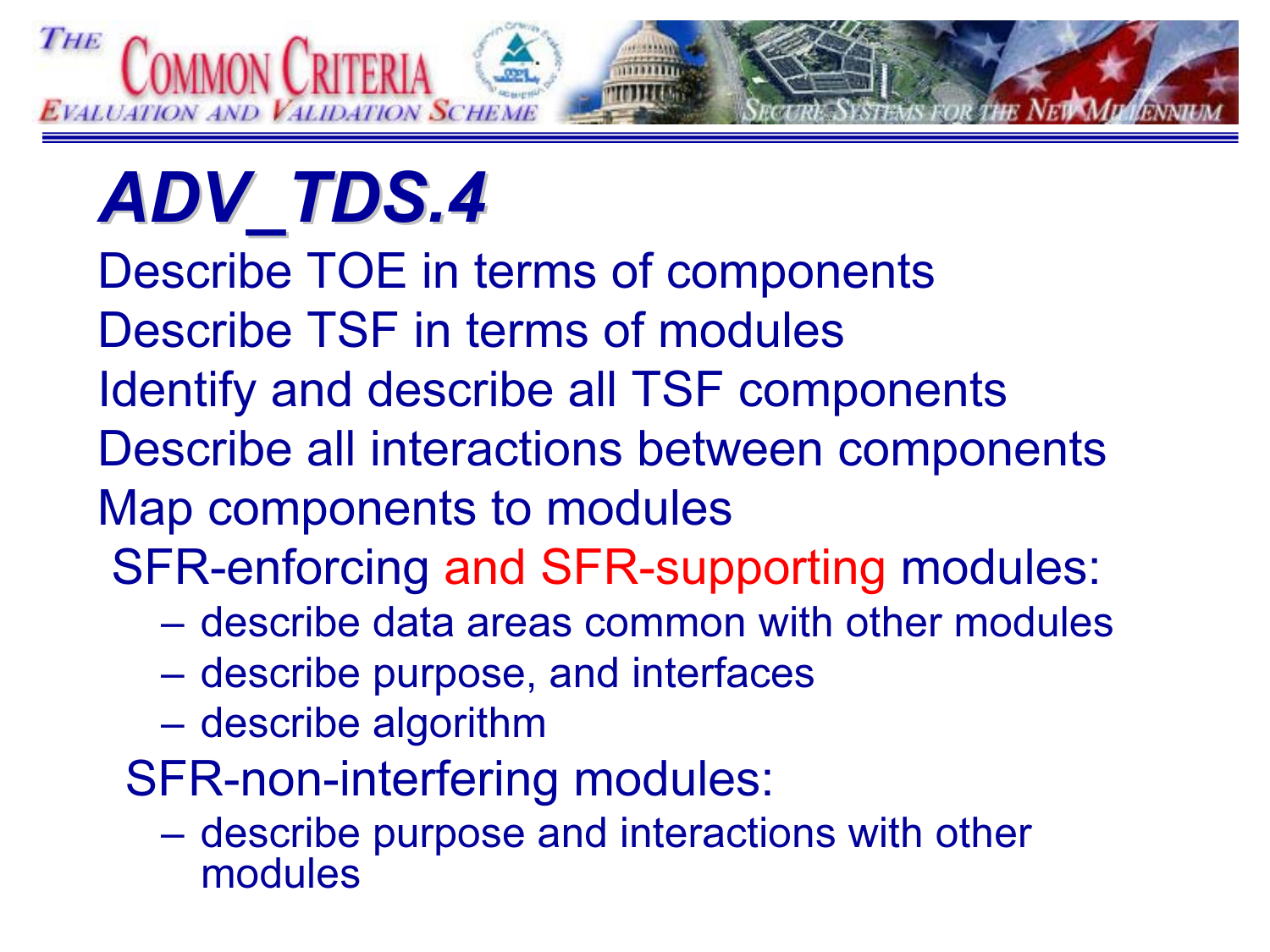

- Describe TOE in terms of components
- Describe TSF in terms of modules
- Identify and describe all TSF components
- Describe all interactions between components
- Map components to modules
- For all modules:
	- describe data areas common with other modules
	- describe purpose, and interfaces
	- describe algorithm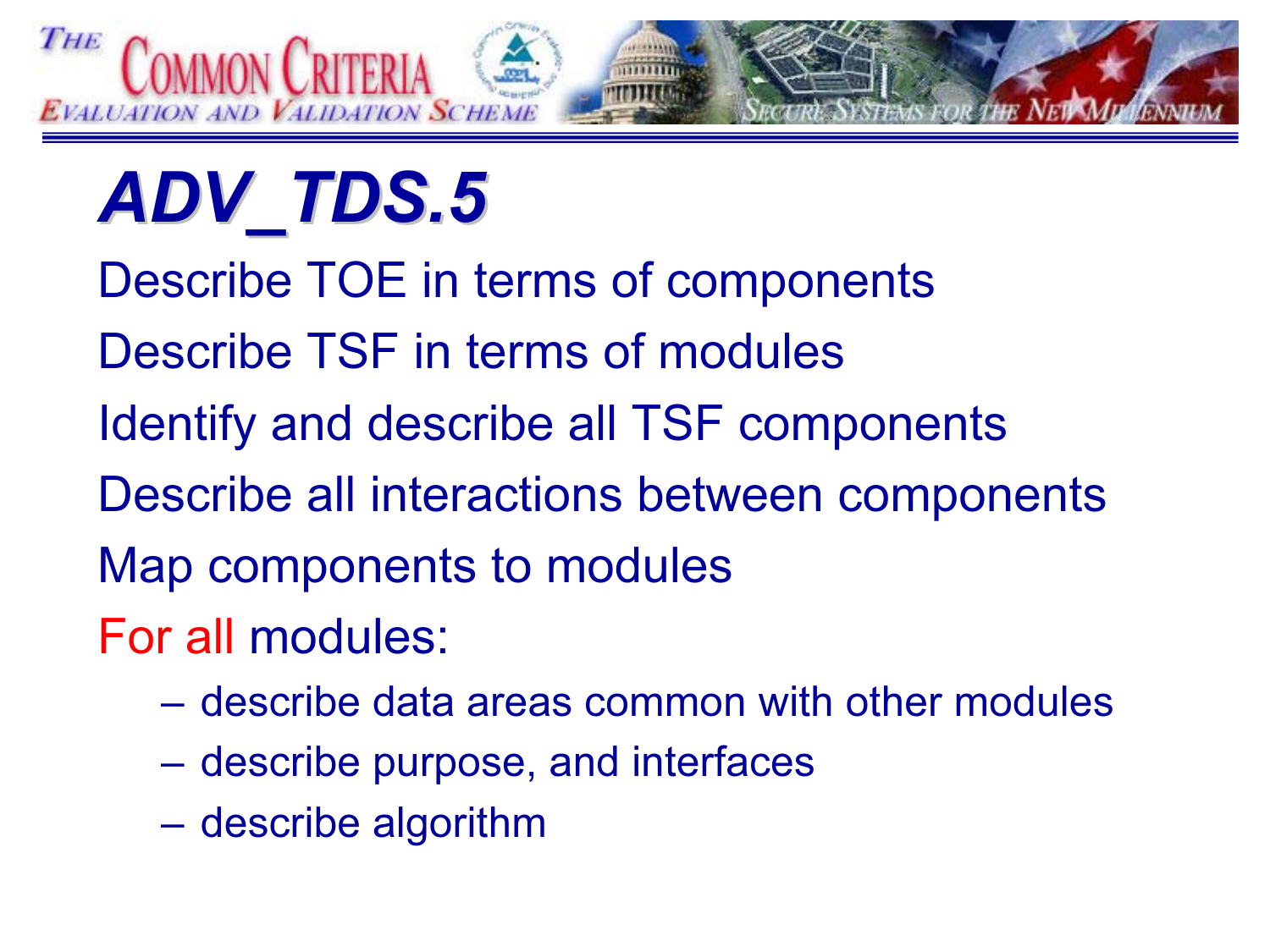

- Describe TOE in terms of components
- Describe TSF in terms of modules
- Identify and describe all TSF components
- Describe all interactions between components
- Map components to modules
- For all modules:
	- describe data areas common with other modules
	- describe purpose, and interfaces
	- describe algorithm

Provide formal high-level description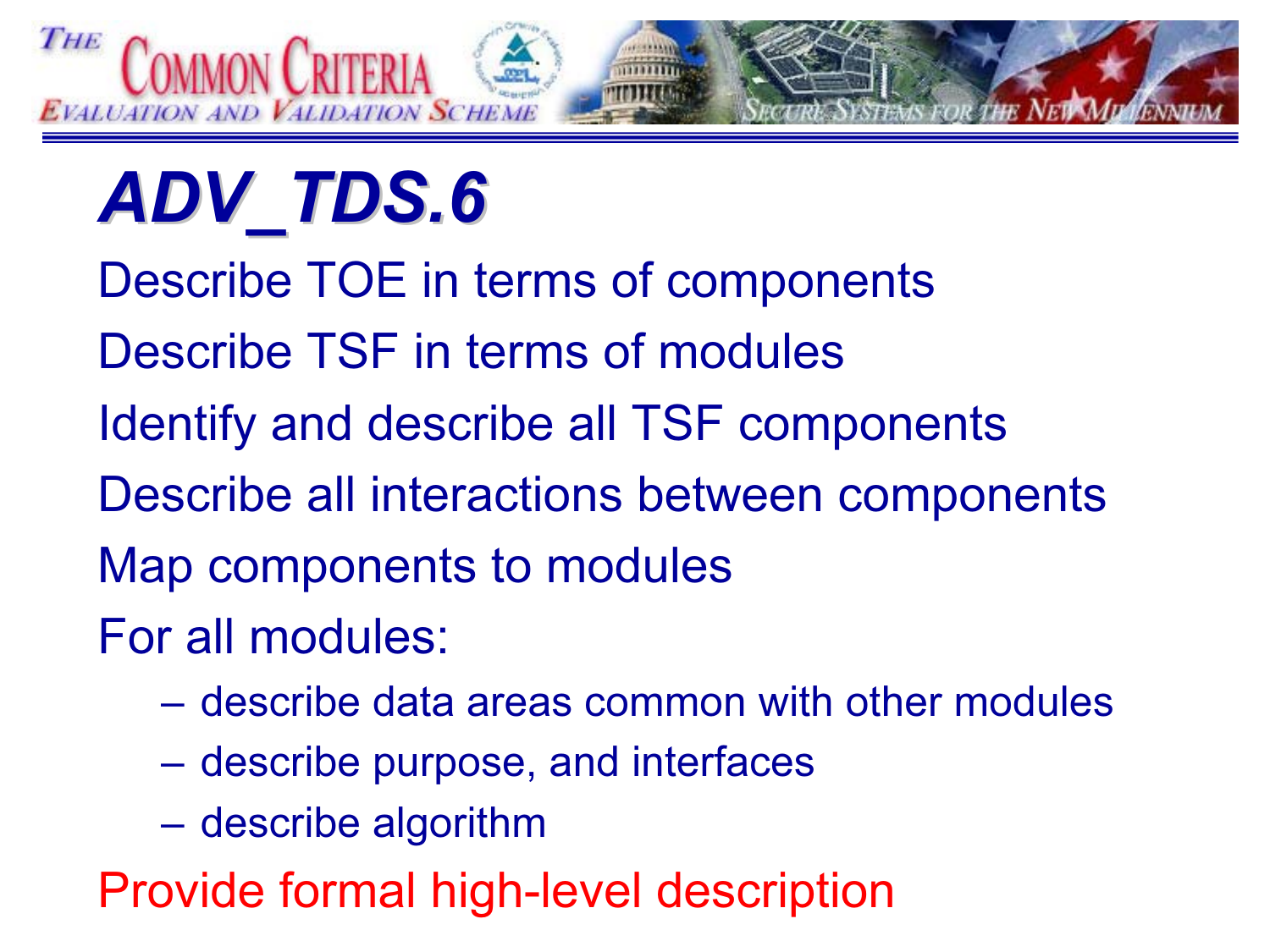

## **TSF Implementation Representation: ADV\_IMP**

- Human-understandable version of the implementation
	- Source code
	- Hardware schematics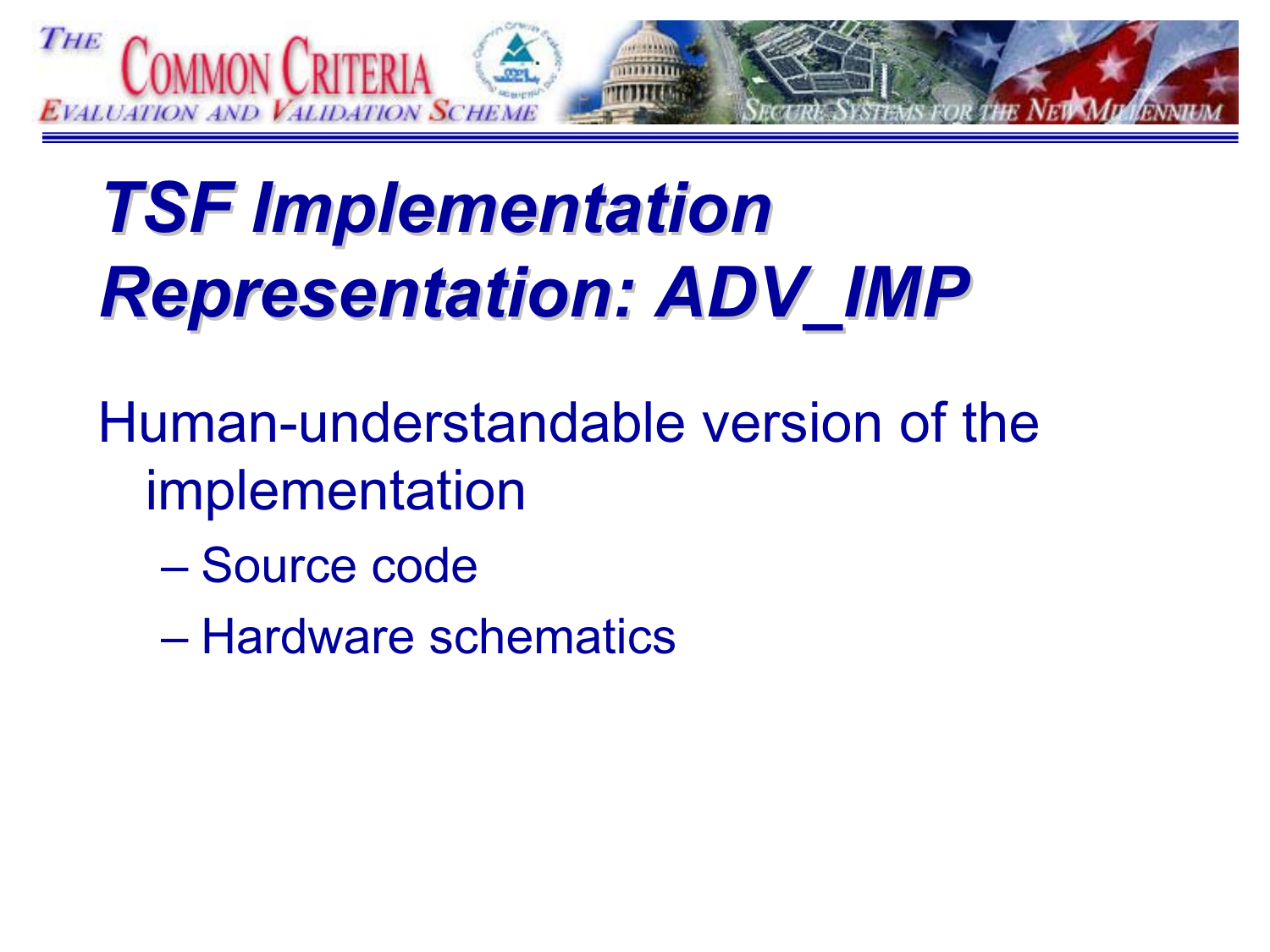

## ADV\_IMP.1

- Full representation available, though not delivered.
- Implementation details only; no design decisions remaining
- In a form used by developers
- Map to subset of TDS.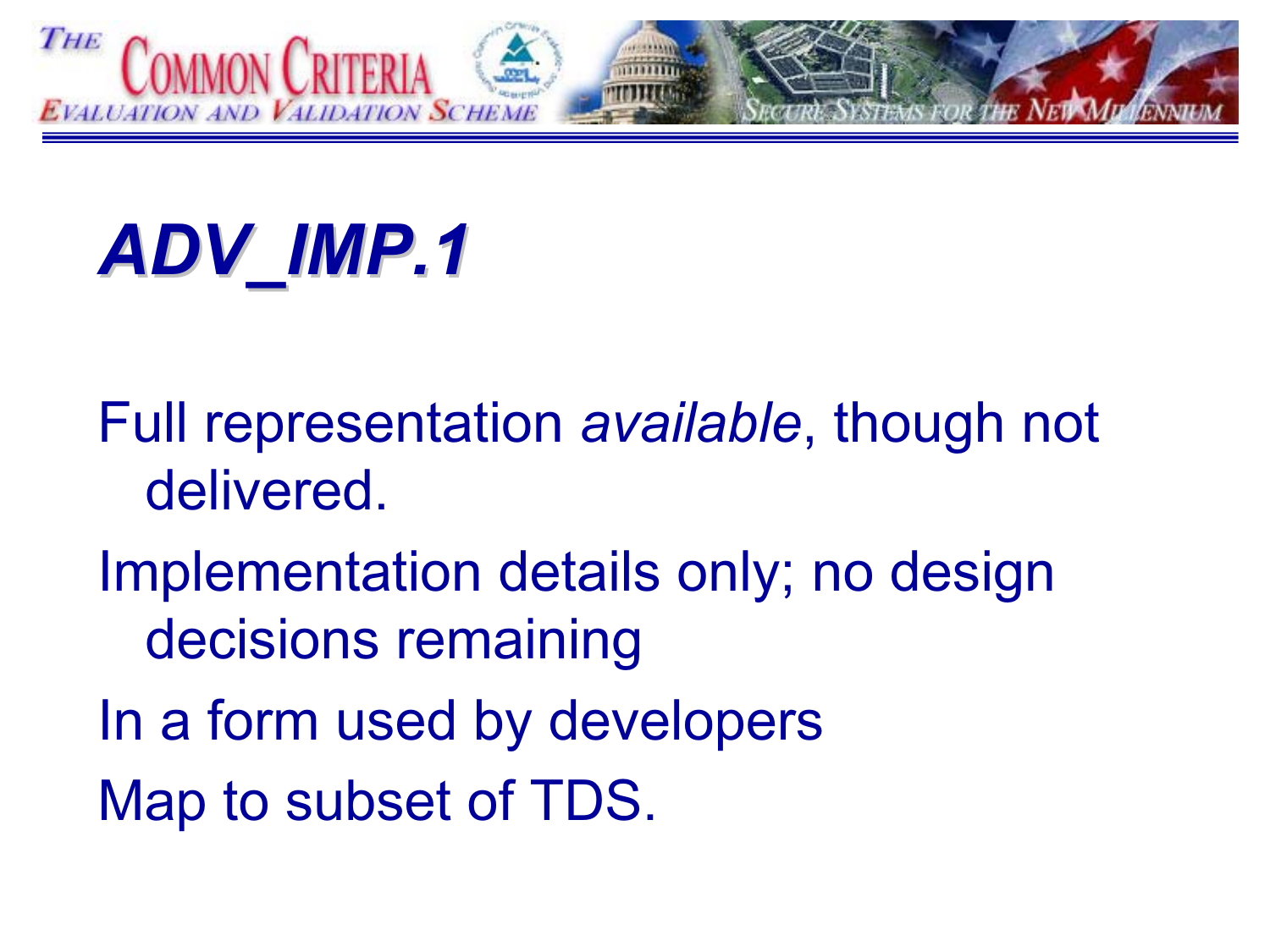

## ADV\_IMP.2

- Full representation available, though not delivered.
- Implementation details only; no design decisions remaining
- In a form used by developers
- Map to subset of TDS.
- Transform representation to implementation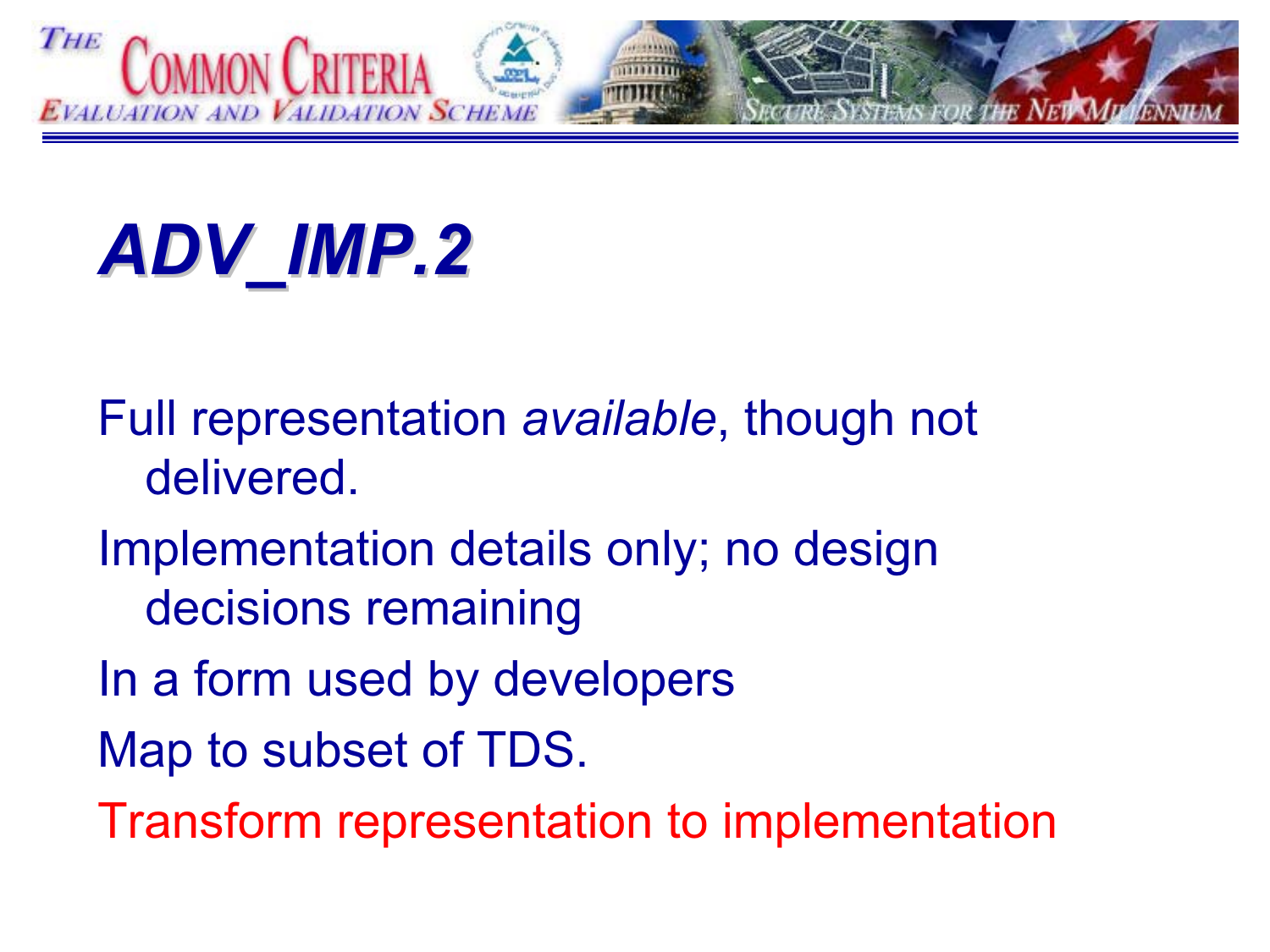

### **Gaining Understanding: Analysis of Soundness**

- Architecture
- Internal Structure
- Policy Model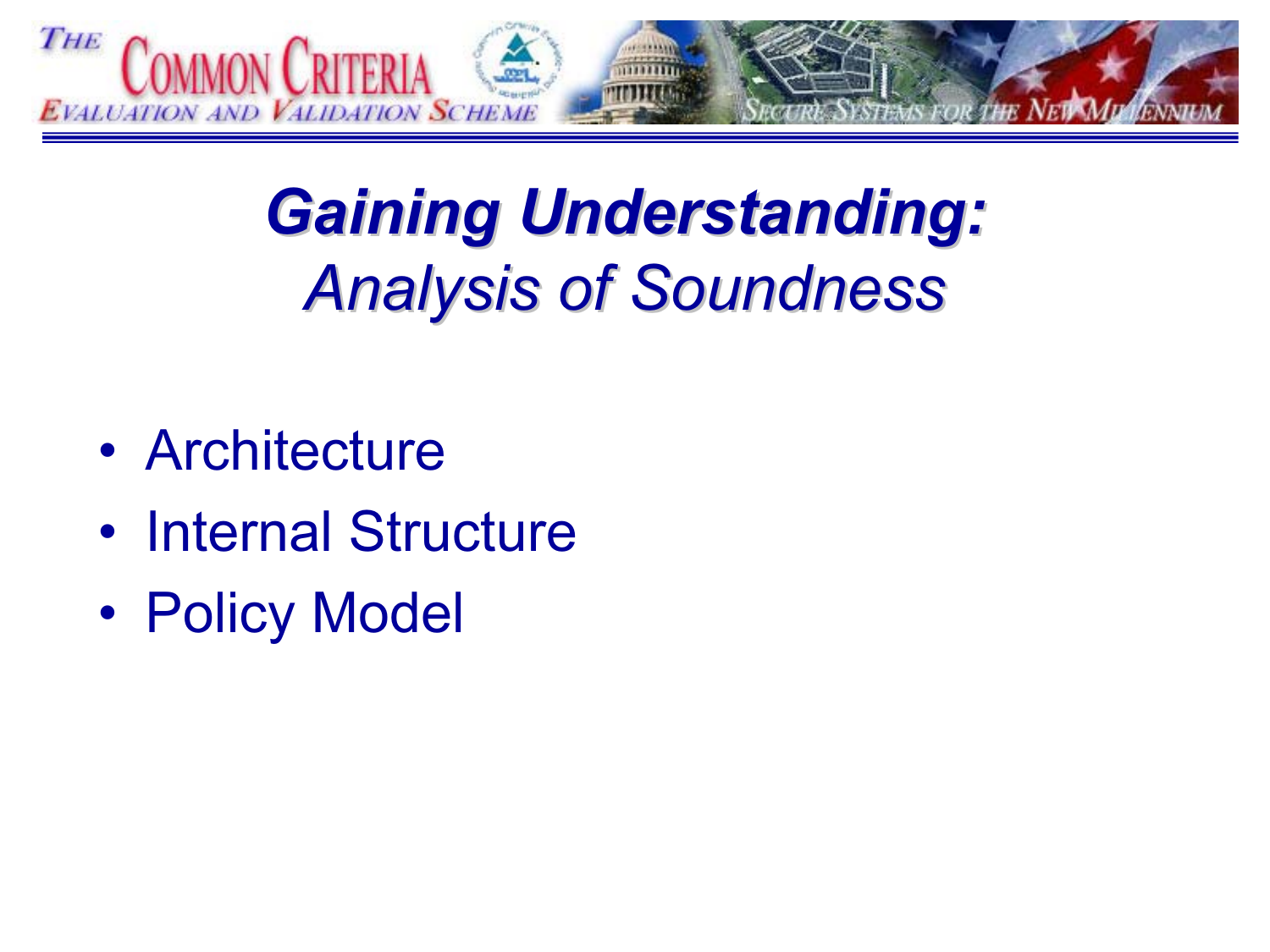

### Architectural Design: ADV\_ARC

How does the design of the TSF ensure that its security cannot be defeated?

- TSF cannot be circumvented
- TSF cannot be changed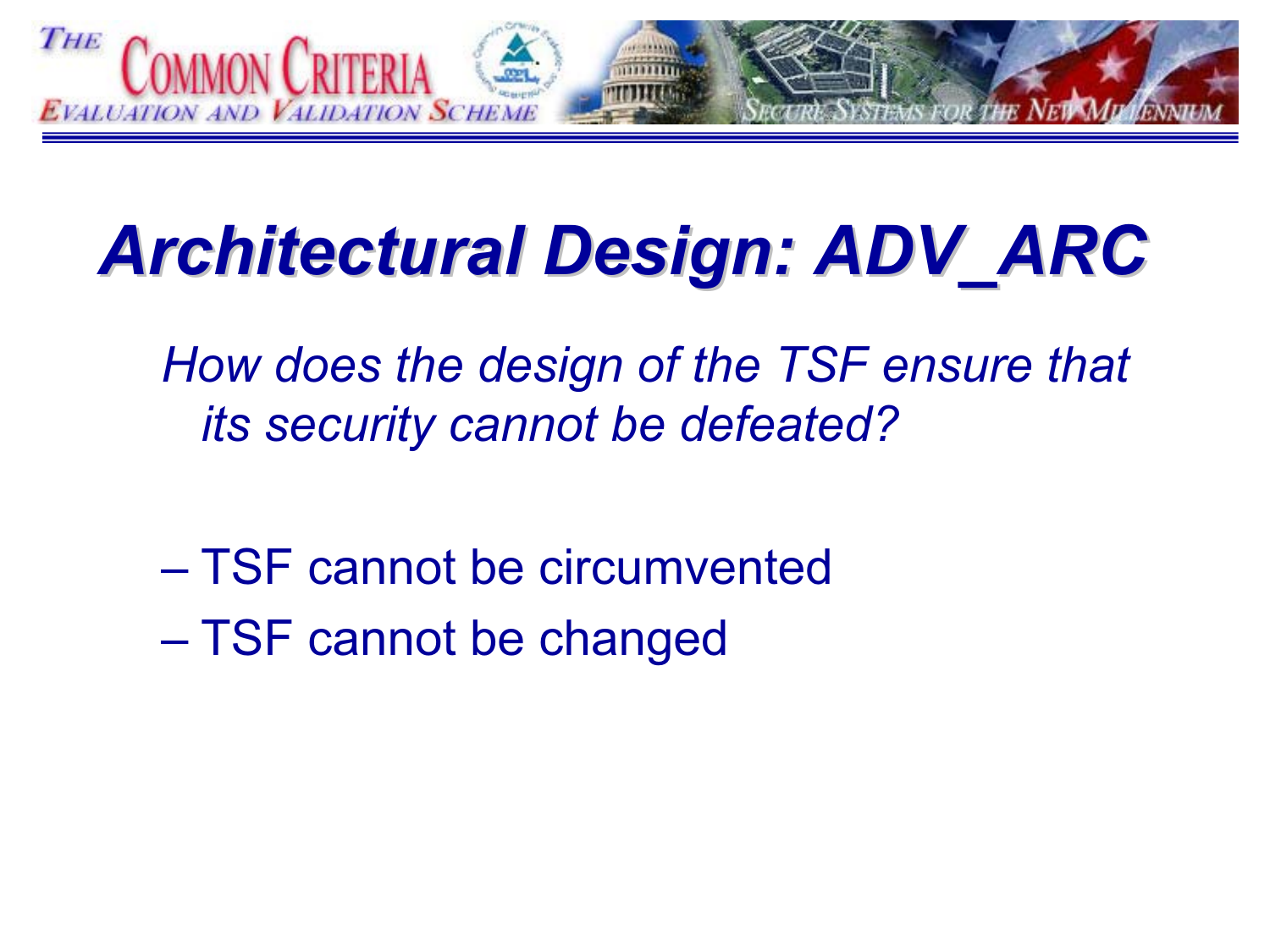

## Architectural Design: ADV\_ARC

How does the design of the TSF ensure that its security cannot be circumvented?

Examples:

Interrupts use hardware traps to TSF processing

Firewall is only point in common to both internal and external networks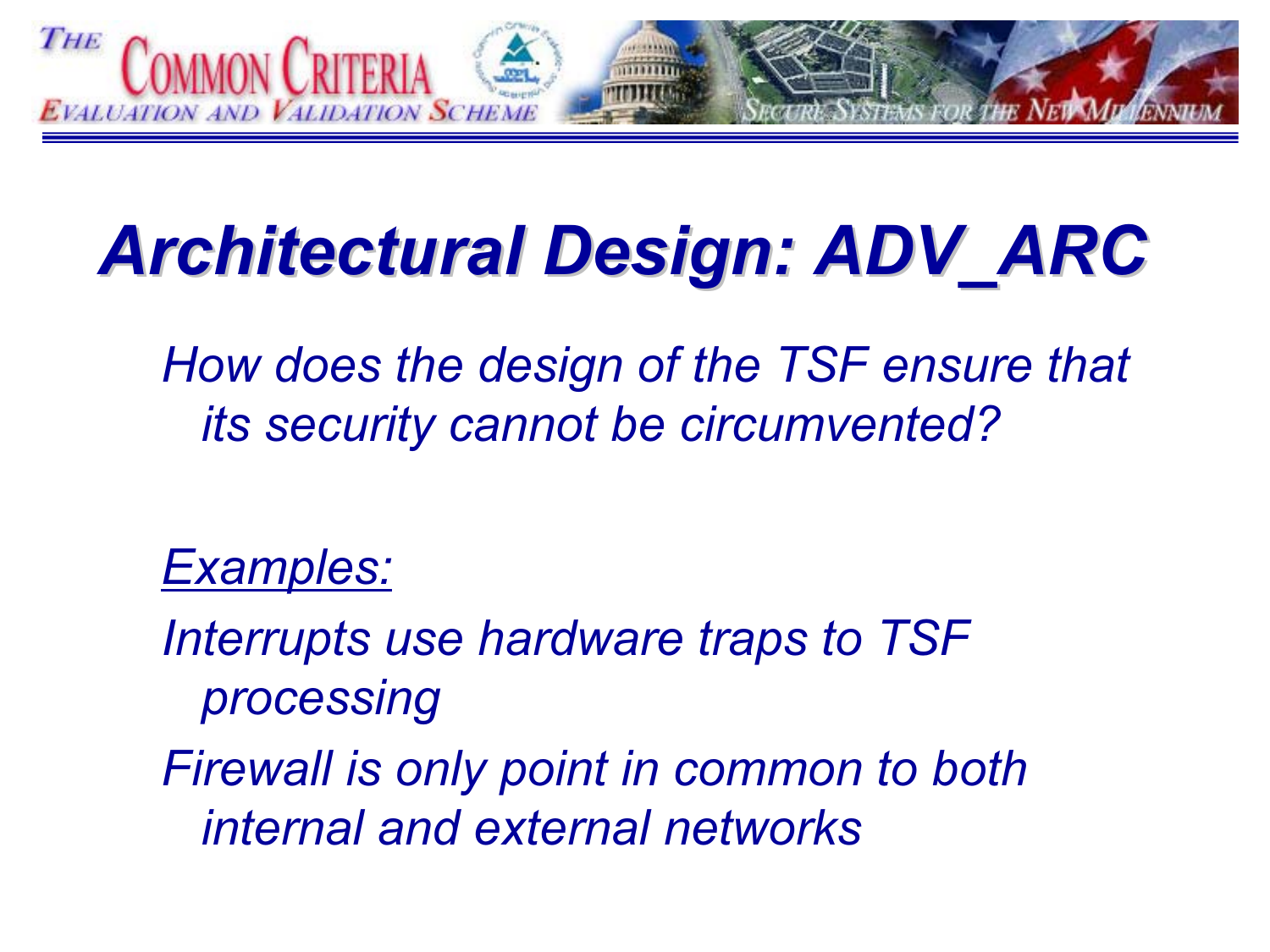

## Architectural Design: ADV\_ARC

How does the design of the TSF ensure that its security cannot be changed?

#### Examples:

Hardware privilege levels separate user code from TSF code; sandboxes

Firewall with no means of directly-connecting, installing, running code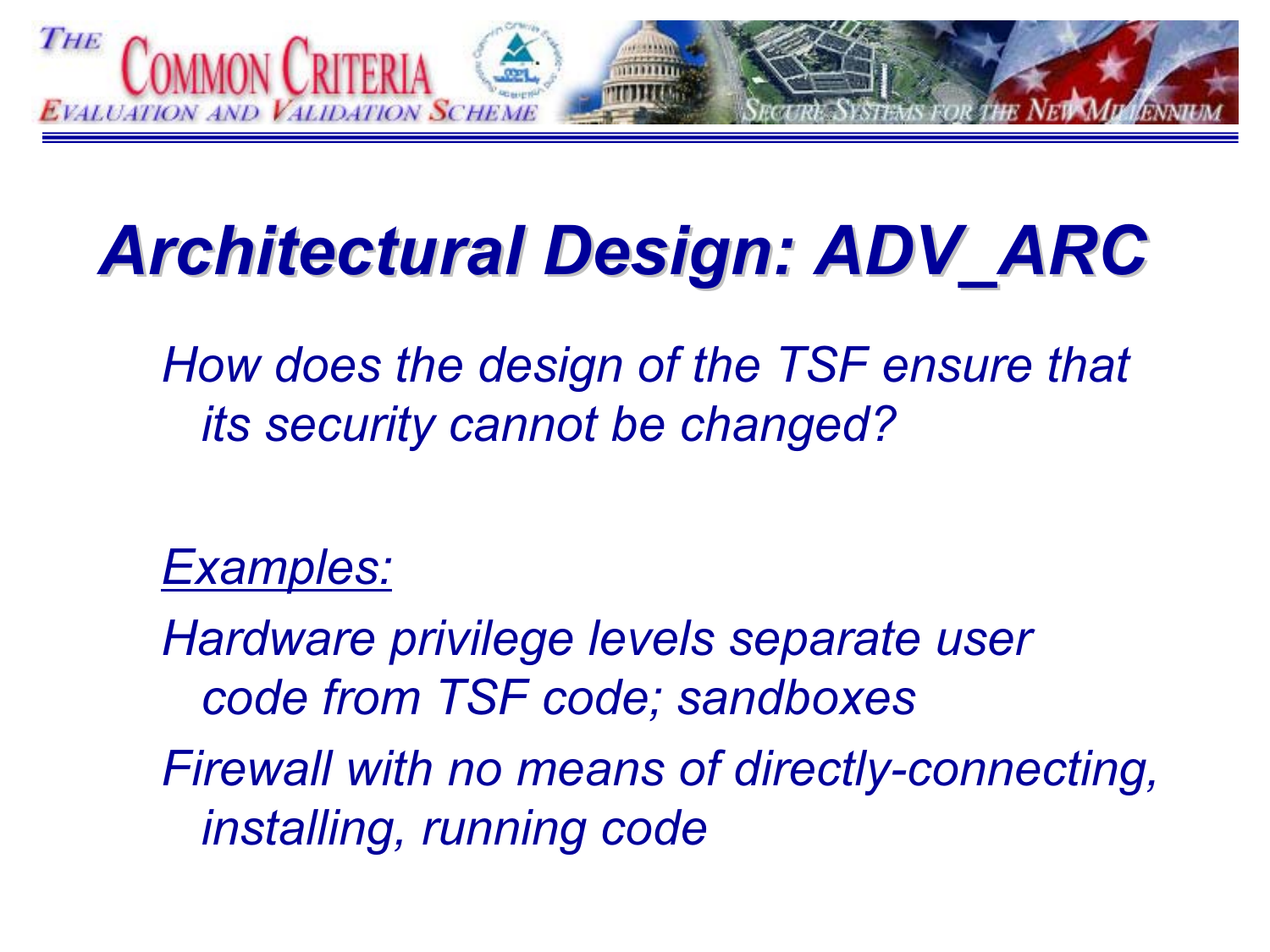

## TSF Internals: ADV\_INT

How does the structure of the TSF lend itself to being analysed?

- Complexity of the TSF determines how much analysis is appropriate
- Hardware is usually more straightforward
- Emphasis is usually on software portions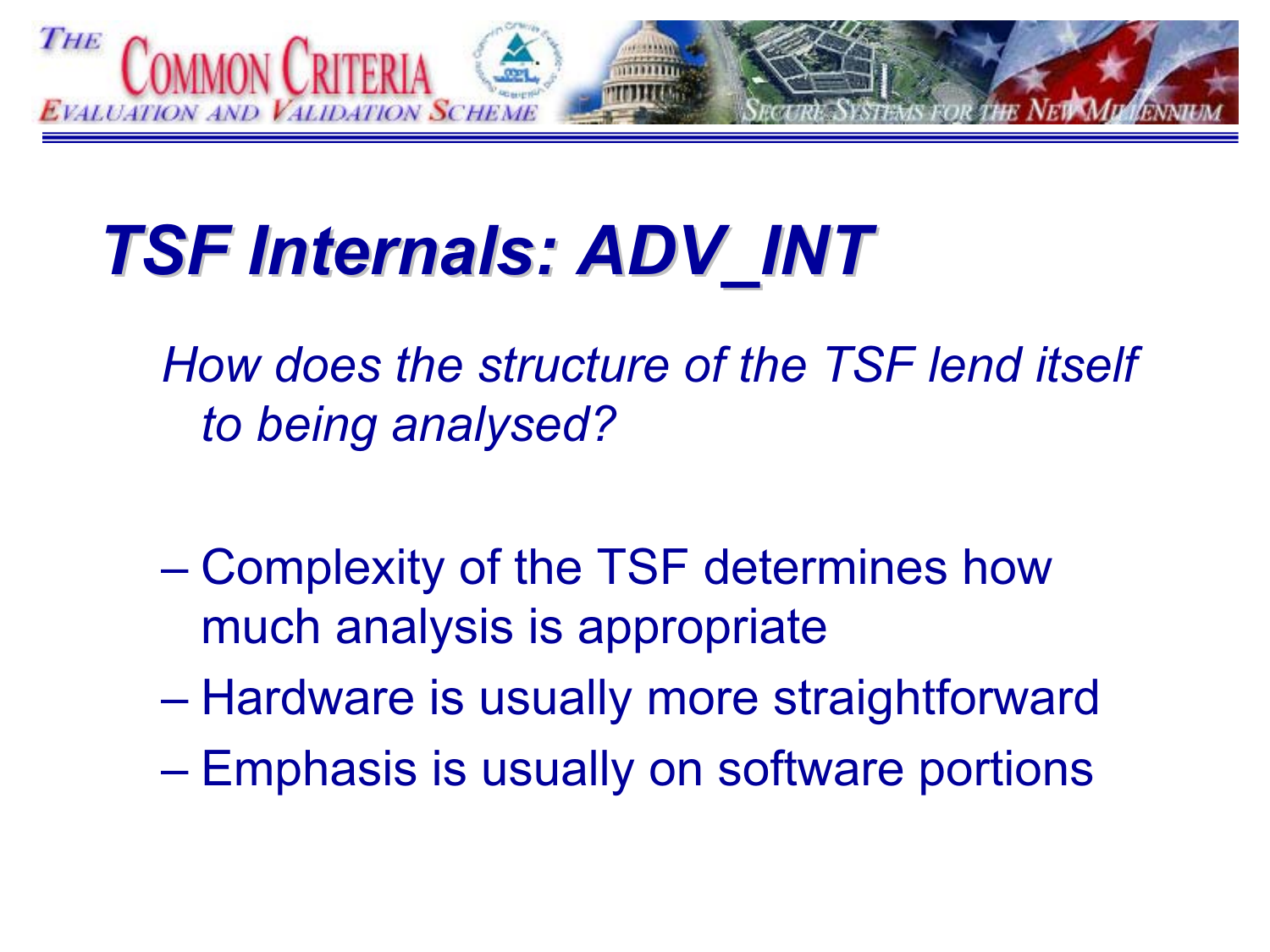

### **TSF Software Internals**

- View TSF as modules; examine:
	- Code Cohesion all the code contributes to a unified purpose
	- Data Cohesion all collocated data definitions are strongly related
	- Coupling modules directly communicate as black boxes; few global variables
	- Complexity data paths through TOE
	- Duplicate code or data unnecessarily adds confusion by replicating work
	- Extraneous code or data never used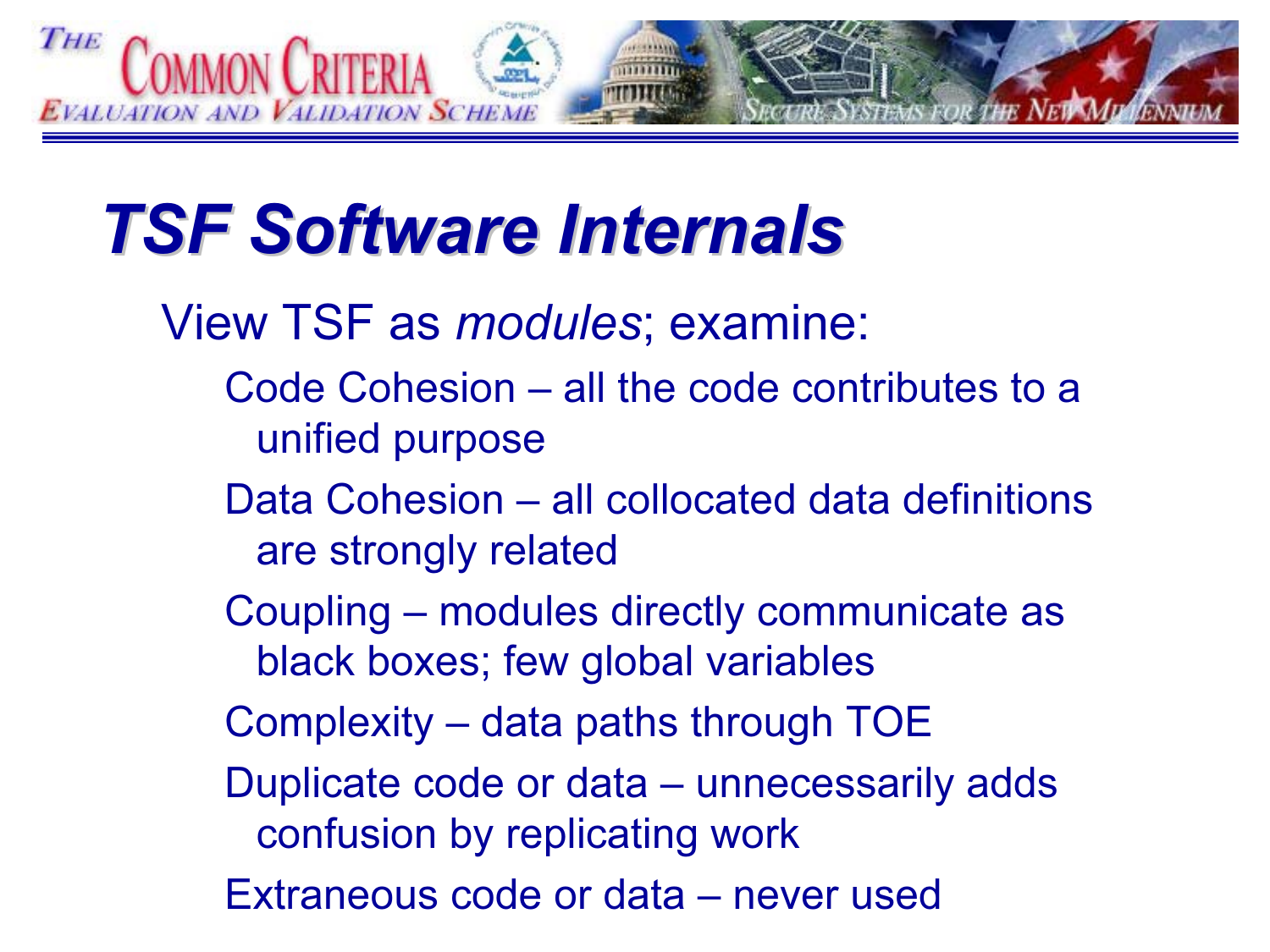

## **TSF Security Policy Model:** ADV SPM

How does the behavior of the TSF ensure that security is always maintained?

Mathematically-precise proof:

- if initial state is secure and
- if all assumptions hold,
- then all future states will be secure.